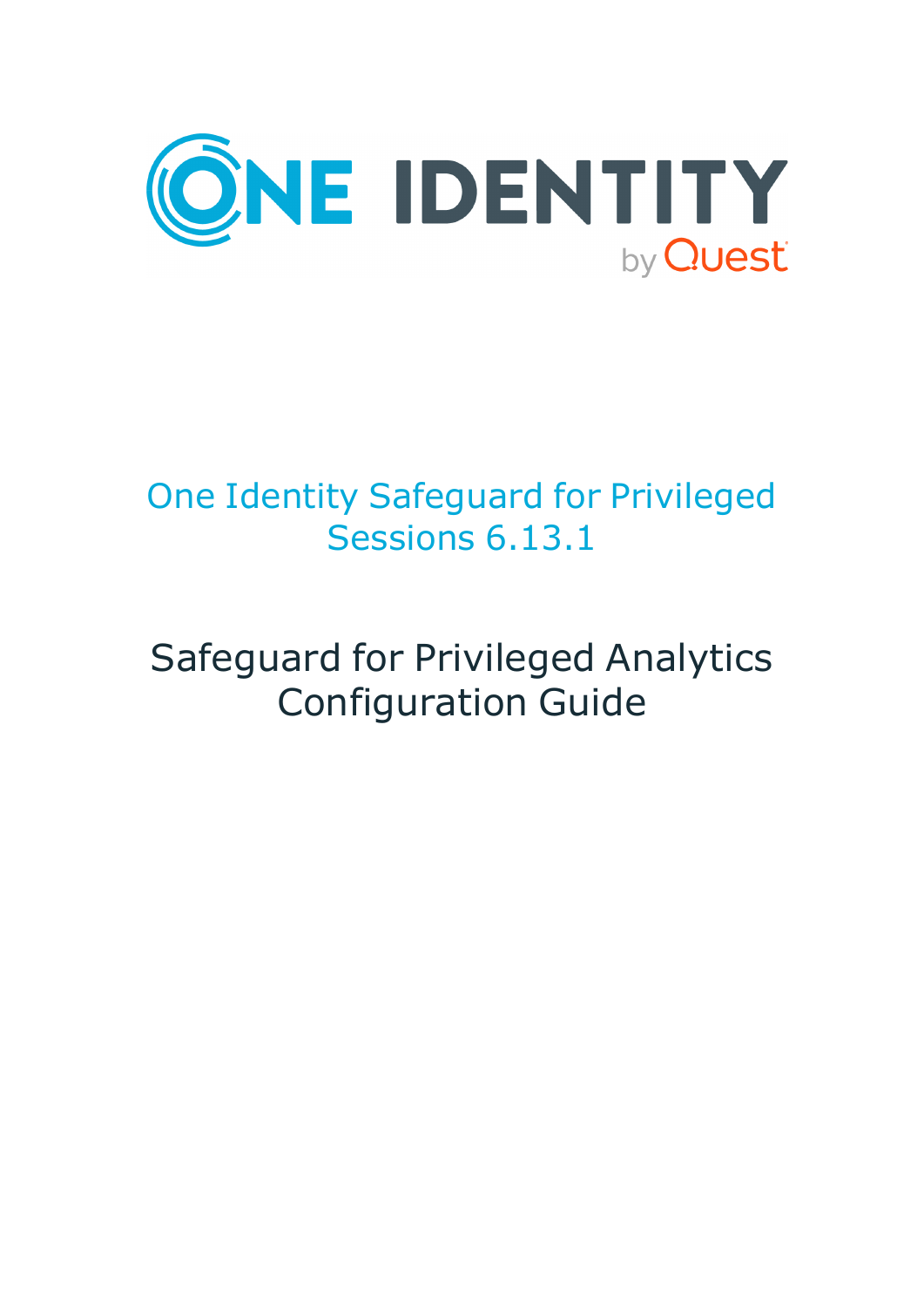#### **Copyright 2022 One Identity LLC.**

#### **ALL RIGHTS RESERVED.**

This guide contains proprietary information protected by copyright. The software described in this guide is furnished under a software license or nondisclosure agreement. This software may be used or copied only in accordance with the terms of the applicable agreement. No part of this guide may be reproduced or transmitted in any form or by any means, electronic or mechanical, including photocopying and recording for any purpose other than the purchaser's personal use without the written permission of One Identity LLC .

The information in this document is provided in connection with One Identity products. No license, express or implied, by estoppel or otherwise, to any intellectual property right is granted by this document or in connection with the sale of One Identity LLC products. EXCEPT AS SET FORTH IN THE TERMS AND CONDITIONS AS SPECIFIED IN THE LICENSE AGREEMENT FOR THIS PRODUCT, ONE IDENTITY ASSUMES NO LIABILITY WHATSOEVER AND DISCLAIMS ANY EXPRESS, IMPLIED OR STATUTORY WARRANTY RELATING TO ITS PRODUCTS INCLUDING, BUT NOT LIMITED TO, THE IMPLIED WARRANTY OF MERCHANTABILITY, FITNESS FOR A PARTICULAR PURPOSE, OR NON-INFRINGEMENT. IN NO EVENT SHALL ONE IDENTITY BE LIABLE FOR ANY DIRECT, INDIRECT, CONSEQUENTIAL, PUNITIVE, SPECIAL OR INCIDENTAL DAMAGES (INCLUDING, WITHOUT LIMITATION, DAMAGES FOR LOSS OF PROFITS, BUSINESS INTERRUPTION OR LOSS OF INFORMATION) ARISING OUT OF THE USE OR INABILITY TO USE THIS DOCUMENT, EVEN IF ONE IDENTITY HAS BEEN ADVISED OF THE POSSIBILITY OF SUCH DAMAGES. One Identity makes no representations or warranties with respect to the accuracy or completeness of the contents of this document and reserves the right to make changes to specifications and product descriptions at any time without notice. One Identity does not make any commitment to update the information contained in this document.

If you have any questions regarding your potential use of this material, contact:

One Identity LLC. Attn: LEGAL Dept 4 Polaris Way Aliso Viejo, CA 92656

Refer to our Web site [\(http://www.OneIdentity.com](http://www.oneidentity.com/)) for regional and international office information.

#### **Patents**

One Identity is proud of our advanced technology. Patents and pending patents may apply to this product. For the most current information about applicable patents for this product, please visit our website at [http://www.OneIdentity.com/legal/patents.aspx.](http://www.oneidentity.com/legal/patents.aspx)

#### **Trademarks**

One Identity and the One Identity logo are trademarks and registered trademarks of One Identity LLC. in the U.S.A. and other countries. For a complete list of One Identity trademarks, please visit our website at [www.OneIdentity.com/legal](http://www.oneidentity.com/legal). All other trademarks are the property of their respective owners.

#### **Legend**

**WARNING: A WARNING icon highlights a potential risk of bodily injury or property** œ **damage, for which industry-standard safety precautions are advised. This icon is often associated with electrical hazards related to hardware.**

**CAUTION: A CAUTION icon indicates potential damage to hardware or loss of data if instructions are not followed.**

SPS Safeguard for Privileged Analytics Configuration Guide Updated - 12 April 2022, 12:36 Version - 6.13.1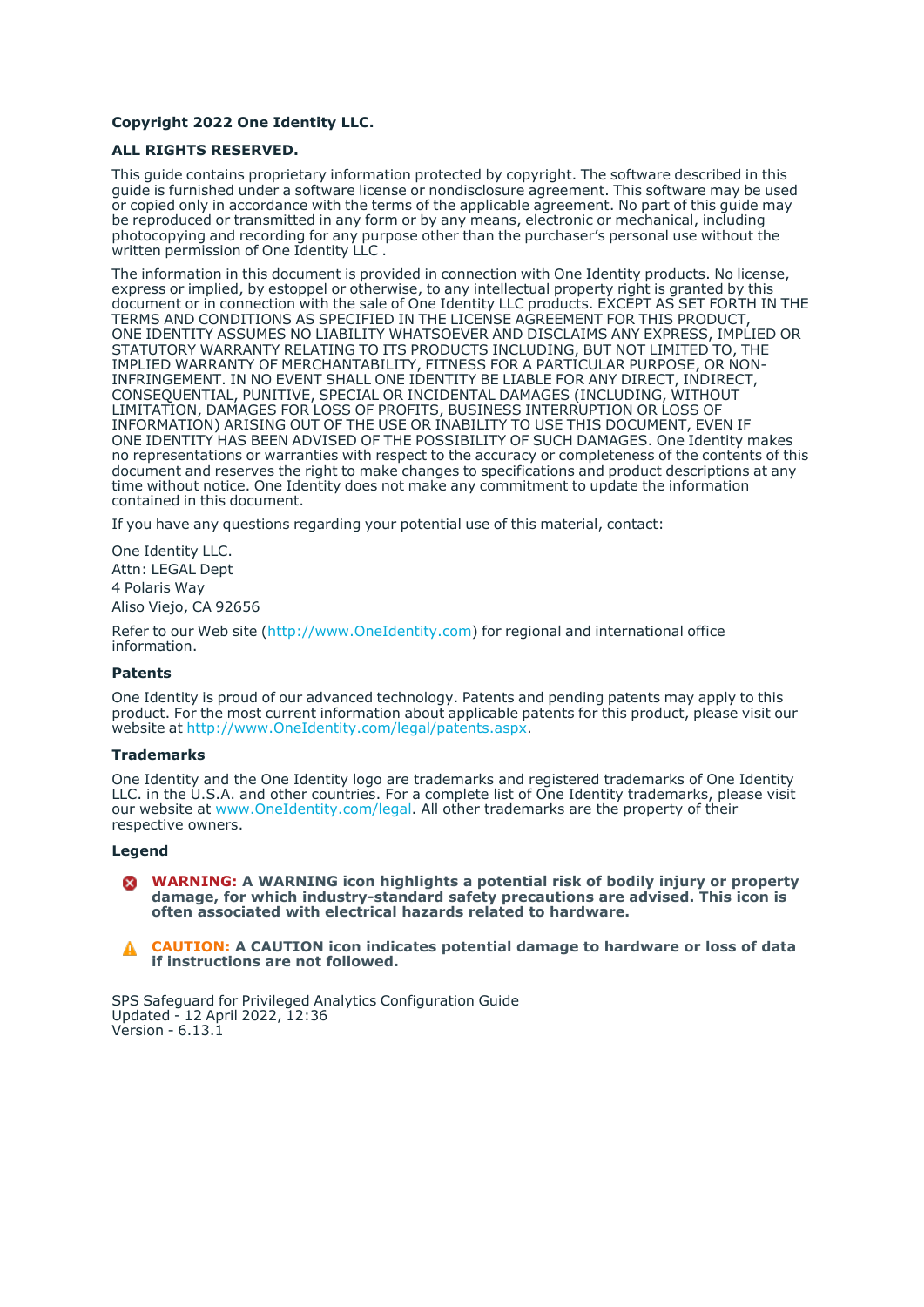### **Contents**

| Algorithm evaluation manufactured and state and state of the state of the state of the state of the state of the state of the state of the state of the state of the state of the state of the state of the state of the state |  |
|--------------------------------------------------------------------------------------------------------------------------------------------------------------------------------------------------------------------------------|--|
| Enable One Identity Safeguard for Privileged Analytics 10                                                                                                                                                                      |  |
|                                                                                                                                                                                                                                |  |
| Analyze data using One Identity Safeguard for Privileged Analytics 13                                                                                                                                                          |  |
|                                                                                                                                                                                                                                |  |
|                                                                                                                                                                                                                                |  |
|                                                                                                                                                                                                                                |  |
|                                                                                                                                                                                                                                |  |

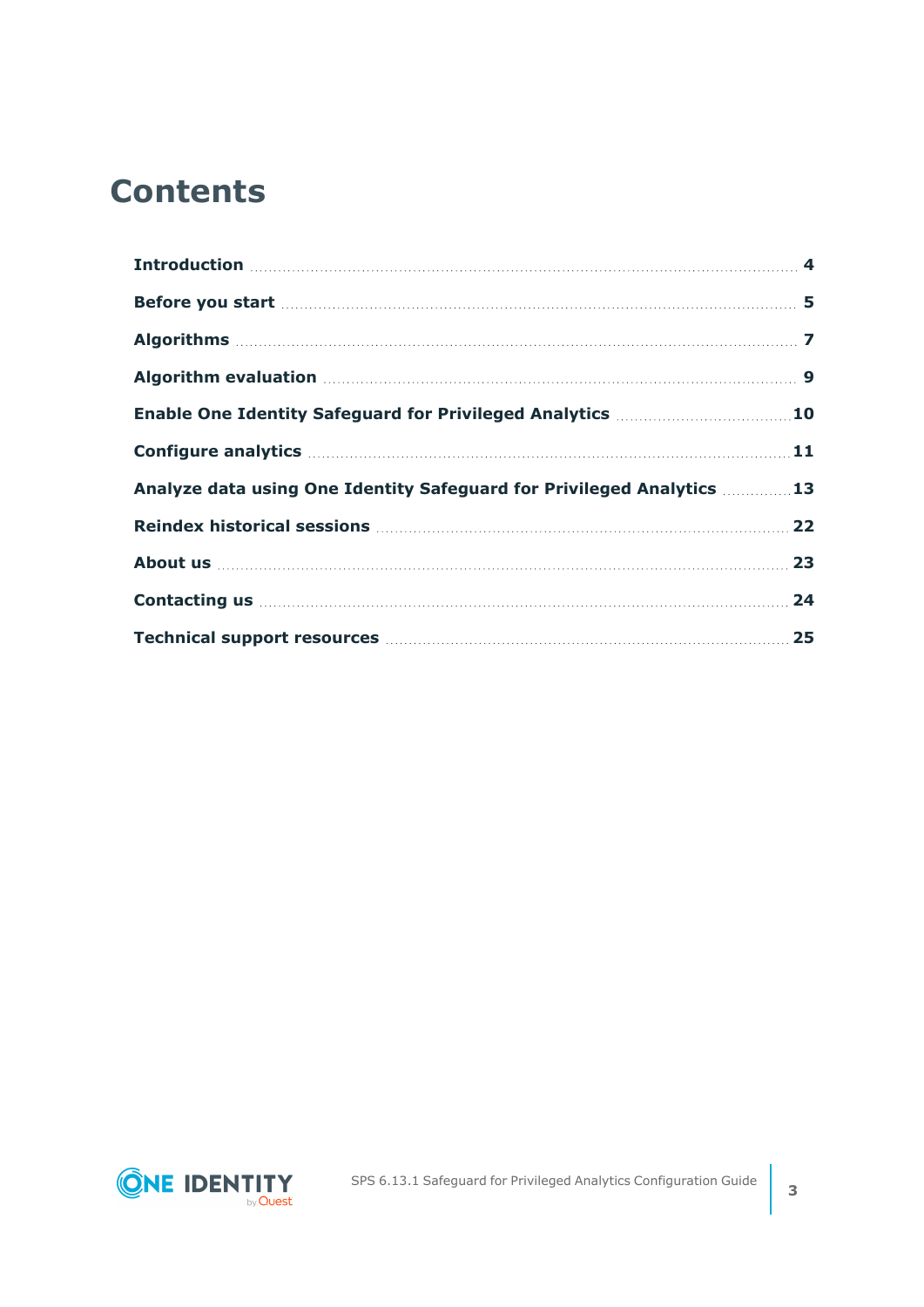## **Introduction**

<span id="page-3-0"></span>This guide walks you through the steps required to configure One Identity Safeguard for Privileged Sessions (SPS) so that you can start analyzing session data and user behavior using One Identity Safeguard for Privileged Analytics (SPA).

SPS and SPA are part of the One Identity Safeguard solution, which in turn is part of One Identity's Privileged Access Management portfolio.

One Identity Safeguard for Privileged Sessions (SPS) integrates data from SPS to use as the basis of user behavior analysis. SPA uses machine learning algorithms to scrutinize behavioral characteristics (using data from SPS), and generates user behavior profiles for each individual privileged user. SPA compares actual user activity to user profiles in real time, with profiles being continually adjusted using machine learning. When SPA detects unusual activity, this is indicated on the user interface of SPS in the form of high scores and visualized insight.

NOTE: The primary audience of this guide is One Identity Pre-Sales and Support Engineers, as well as Engineers representing One Identity's Partners.

If you wish to configure SPS to interwork with SPA as an end user, contact our [Support](https://support.oneidentity.com/one-identity-safeguard-for-privileged-sessions) [Team](https://support.oneidentity.com/one-identity-safeguard-for-privileged-sessions) or Professional Services for assistance.

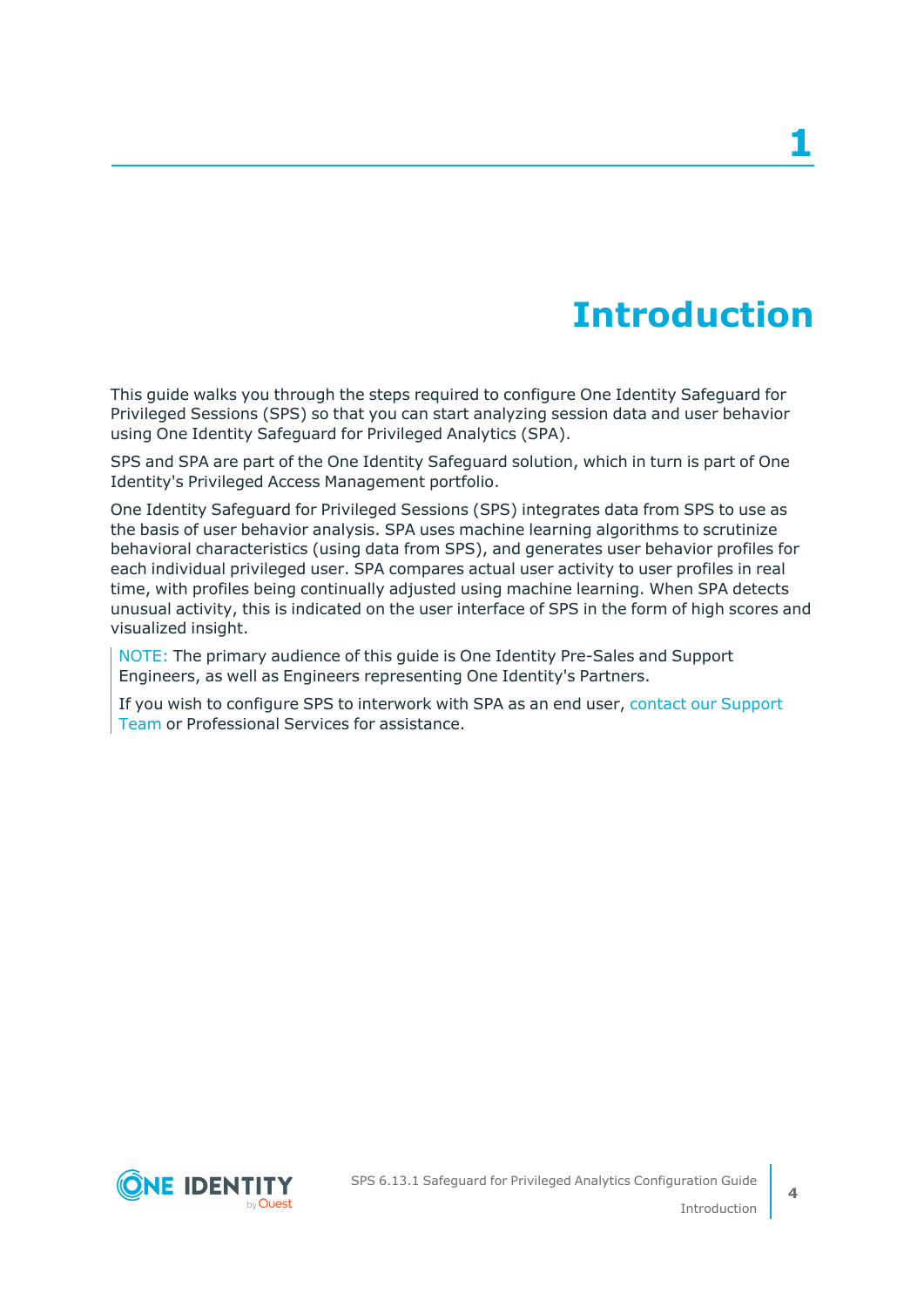## **Before you start**

### <span id="page-4-0"></span>**Prerequisites**

One Identity Safeguard for Privileged Sessions has the following requirements when using it with One Identity Safeguard for Privileged Analytics:

| <b>Type</b>             | <b>Requirement</b>                                                                                                                              |  |  |  |  |  |
|-------------------------|-------------------------------------------------------------------------------------------------------------------------------------------------|--|--|--|--|--|
| <b>SPS</b> version      | Any supported version from version 5 F4 onward, ideally the latest<br>one.                                                                      |  |  |  |  |  |
| License                 | A license that has One Identity Safeguard for Privileged Analytics<br>(SPA) enabled.                                                            |  |  |  |  |  |
|                         | To find out if your license supports SPA, obtain a support bundle, and<br>check license information in the configuration XML.                   |  |  |  |  |  |
|                         | For details on how to obtain a support bundle, see "Collecting logs and<br>system information for error reporting" in the Administration Guide. |  |  |  |  |  |
|                         | Alternatively, if you are unsure whether you have licensing enabled, it<br>is safe to assume that you do not.                                   |  |  |  |  |  |
|                         | NOTE: If you are using SPS 5 F5 or later, you are able to run SPA<br>without a license option for 2 months.                                     |  |  |  |  |  |
| Access rights           | A user account with admin access rights.                                                                                                        |  |  |  |  |  |
| Session data            | Session data that:                                                                                                                              |  |  |  |  |  |
| from network<br>traffic | • contains real, unique usernames linked to users other than<br>root/administrator or a shared account                                          |  |  |  |  |  |
|                         | • has commands extracted                                                                                                                        |  |  |  |  |  |
|                         | • has keystrokes extracted                                                                                                                      |  |  |  |  |  |
|                         | • has window titles extracted                                                                                                                   |  |  |  |  |  |
|                         | For more details, see Prerequisites in Analyze data using One Identity<br>Safeguard for Privileged Analytics on page 13.                        |  |  |  |  |  |

**Table 1: One Identity Safeguard for Privileged Sessions prerequisites**



**5**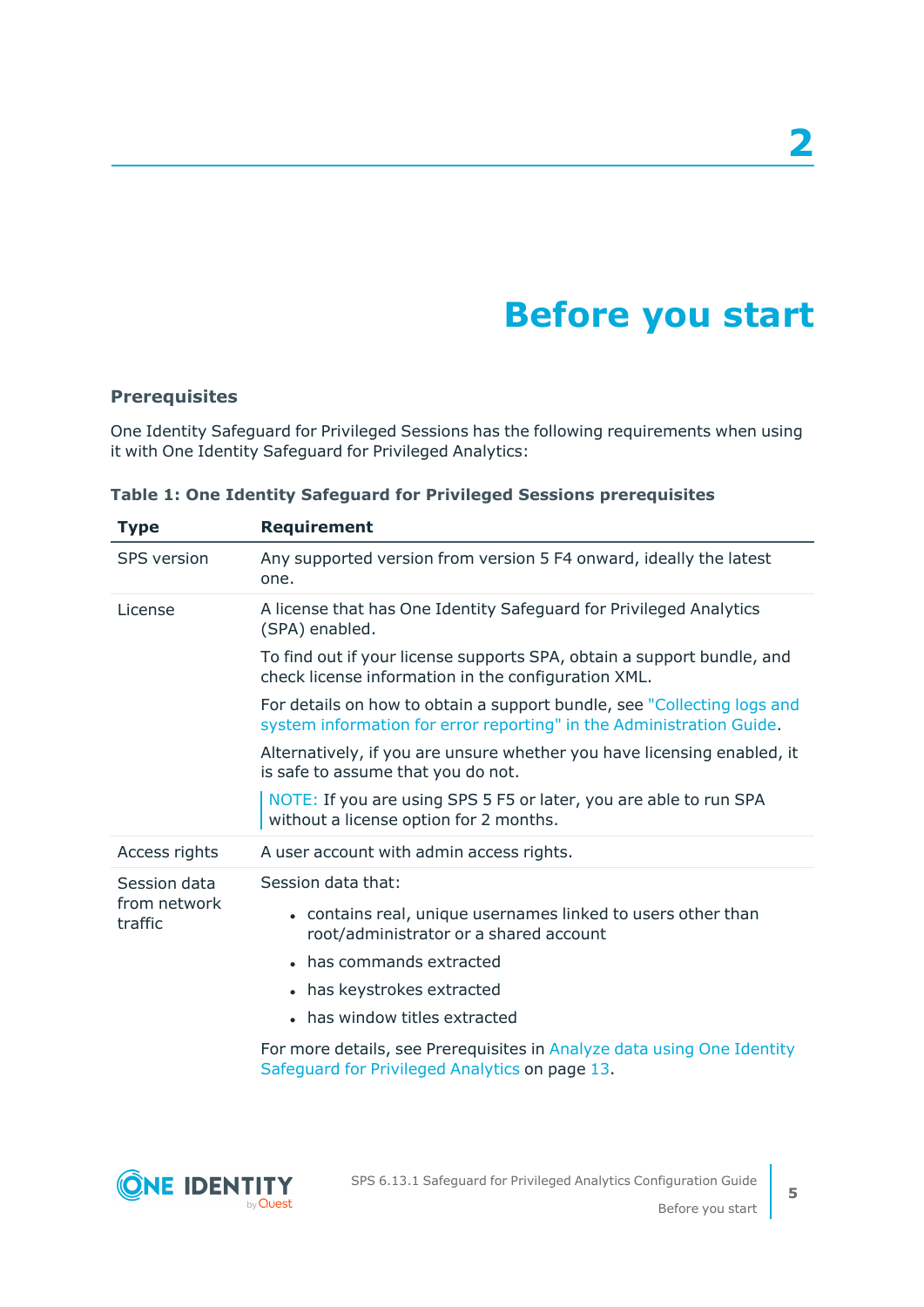NOTE: If you are upgrading to SPS version 5 F4 or later from an earlier version, wait for the session database upgrade to finish.

To track progress, check the system monitor. It displays a message telling you that the session database upgrade is in progress, and it also shows the percentage of completion.

You can also go to **Search**, where all data that has been through the upgrade process is available.

In the case of large databases, the upgrade can take hours or even days, but the system should remain completely usable during the process. The upgrade starts with the most recent sessions and goes backward in time.

### **Limitations**

SPS used in combination with SPA currently has the following limitations:

- SPA requires at least 12GB RAM to operate. If you are interested in upgrading your appliance, contact our [Support](https://support.oneidentity.com/one-identity-safeguard-for-privileged-sessions) Team.
- SPA requires a lot of computation, which can put pressure on SPS:
	- The keystroke algorithm is much more resource-hungry than the other algorithms, therefore our recommendation is to start analyzing data using the algorithms that require less resources.
	- Before you start using SPA, make sure that at least half the capacity of SPS is available.
- SPA only analyzes audit trails and SPS metadata, it does not analyze log data.

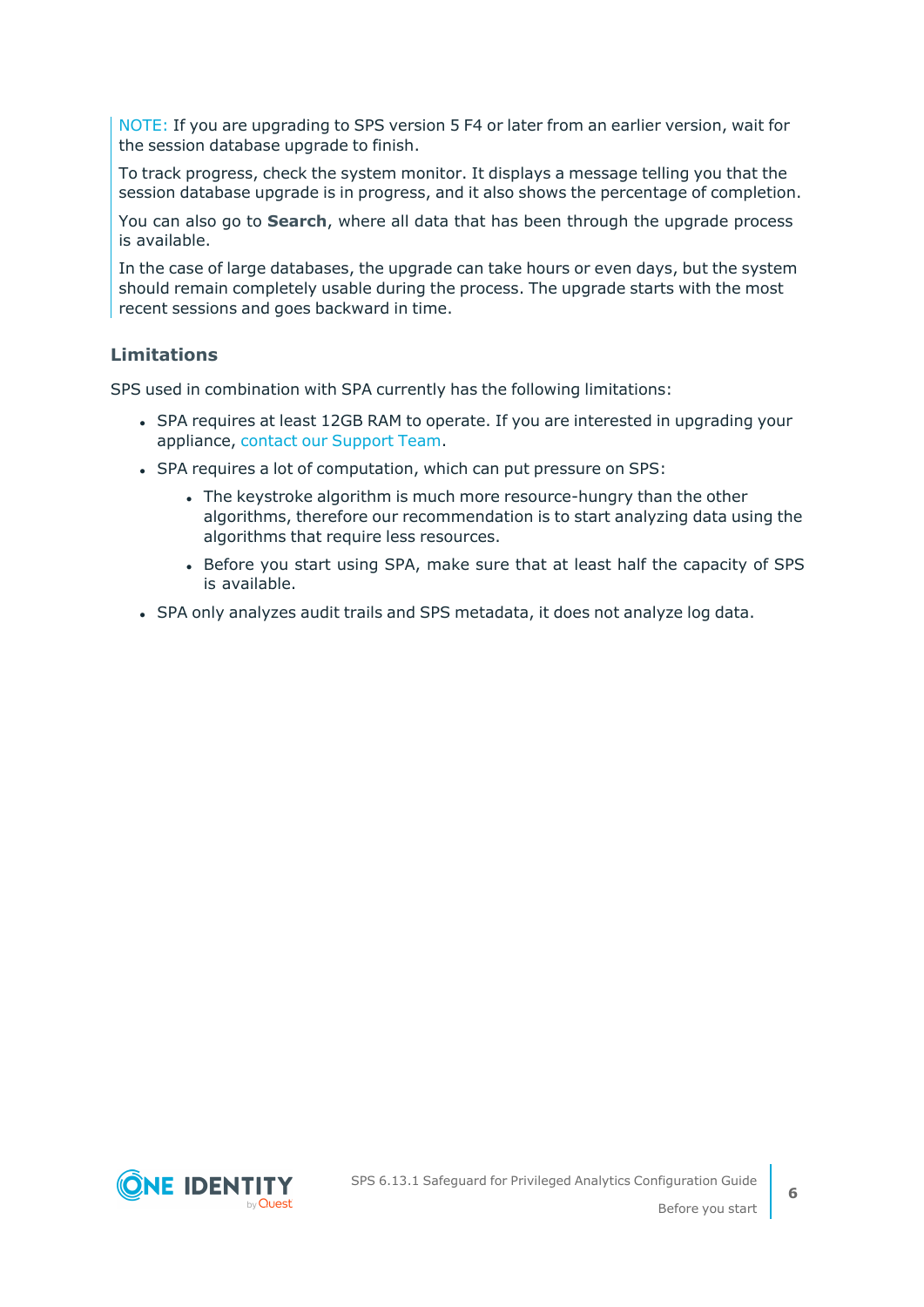## **Algorithms**

<span id="page-6-0"></span>One Identity Safeguard for Privileged Analytics analyzes user behavior with the help of algorithms, also called analytics.

The algorithms of One Identity Safeguard for Privileged Analytics are mathematical methods that can be used to analyze session data from multiple angles. Algorithms have to be trained using a history of session data. Based on this training, an algorithm can build a baseline of a particular user's behavior and score new sessions. Scores will indicate whether a particular user's behavior is normal or unusual, compared to the baseline. Algorithms also provide visualization to display insight about user behavior.

Currently, the following algorithms are supported:

- <sup>l</sup> The *keystroke algorithm* is able to tell whether a user is really who they say they are based on their typing dynamics. SPA compiles a typing profile for each user based on how many seconds it typically takes for the user to press combinations of keys on their keyboard. The keystroke algorithm analyzes keyboard data coming from RDP or SSH sessions and compares it with the user's profile.
- SPA compiles a commands profile for the user based on the commands that they usually execute. The *command algorithm* determines the probability of the occurrence of certain commands within a session.
- <sup>l</sup> The *login time algorithm* builds a profile based on the exact time in a day when a user logs in. Based on the user's profile, it can tell how unusual the time of login is, given the daily distribution of the user's login events in the past.
- <sup>l</sup> The *host login algorithm* analyzes how similar two hosts are based on the users that log in to those hosts. When a user logs in to a host that they never or only very rarely log in to, that will not be considered an anomaly if that host is similar to other hosts that the user frequently uses.
- <sup>l</sup> The *frequent item set (fis) algorithm* is similar to a "customers who bought these items also bought" type of algorithm used on e-commerce websites. It examines multiple attributes of sessions and attempts to find values that frequently appear together, forming a set. Using this information, the fis algorithm is able to discover patterns in user behavior, such as "this person only uses RDP in the middle of the night from this IP address".
- <sup>l</sup> The *window title algorithm* analyzes window titles to uncover unusual user behavior, that is, it identifies users based on what window titles they usually have on their

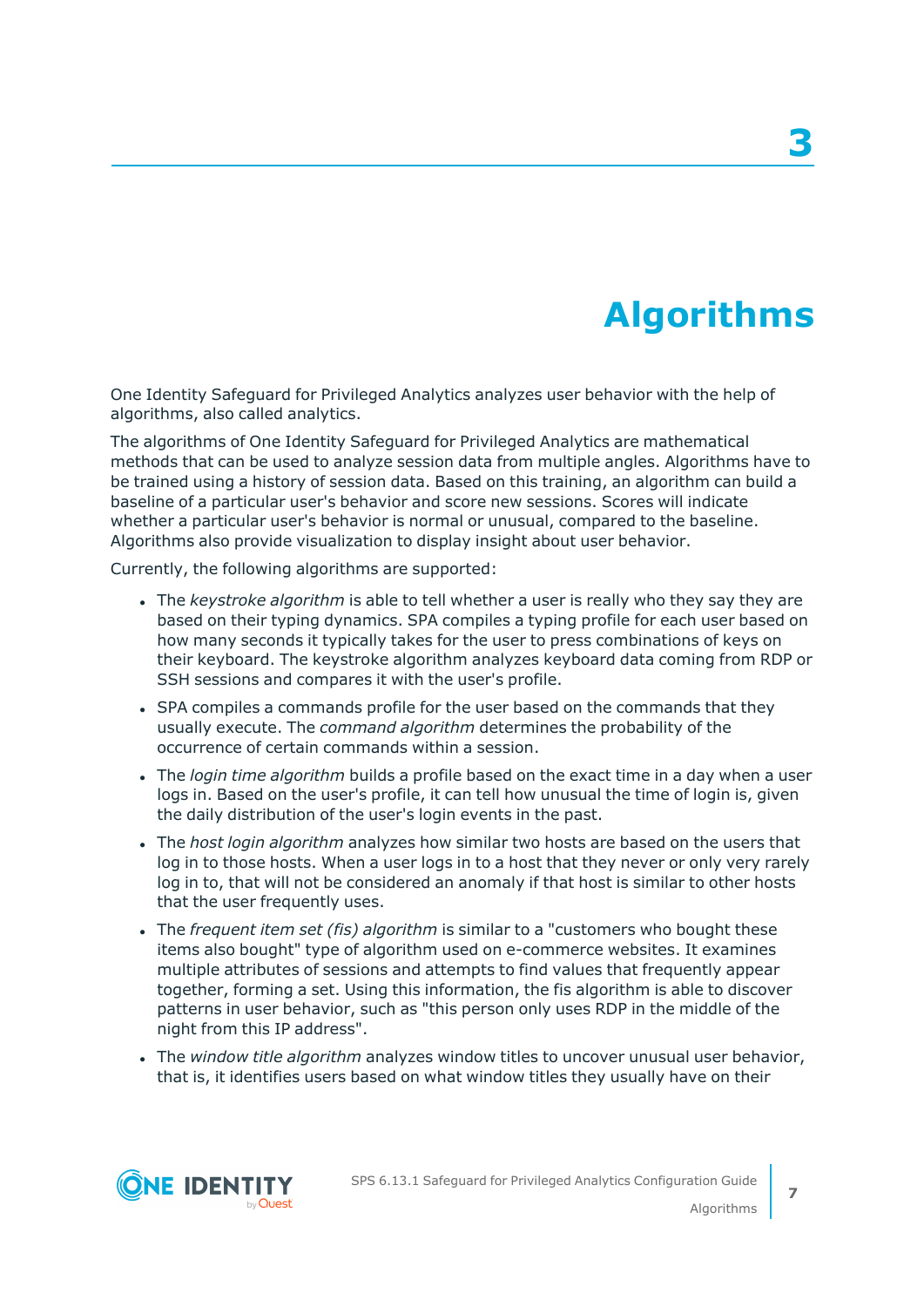screen. It is currently an experimental algorithm and is disabled by default.

**A** CAUTION:

**This is an EXPERIMENTAL feature. It is documented, but the performance impact on production systems has not been determined yet. Therefore this feature is not yet covered by support. However, you are welcome to try it (preferably in non-production systems) and if you have any feedback, send it to [feedback-sps@oneidentity.com](mailto:feedback-sps@oneidentity.com).**

- <sup>l</sup> The *mouse-movement-based user authentication algorithm* is able to tell whether a user is who they say they are based on their mouse movements.
	- **A** CAUTION:

**This is an EXPERIMENTAL feature. It is documented, but the performance impact on production systems has not been determined yet. Therefore this feature is not yet covered by support. However, you are welcome to try it (preferably in non-production systems) and if you have any feedback, send it to [feedback-sps@oneidentity.com](mailto:feedback-sps@oneidentity.com).**

- <sup>l</sup> The *scripted session detection* determines whether activities in a session point towards being a scripted session. The following internal algorithms in the background assist in determining whether a session is scripted:
	- <sup>l</sup> The *clockmaster algorithm* is able to detect unnaturally precise sessions that start repeatedly at certain peak minutes of an hour (for example, at 8:30, 10:30, 11:30, and so on). The algorithm flags such sessions as scripted sessions. The reason behind this is that the minutes in the timestamps of humans' activities in a longer time period supposedly have random uniform distribution or are very close to it.
	- <sup>l</sup> The *gapminder algorithm* is able to detect scripted sessions based on the time gaps between the sessions that belong to a given account. When the time gaps between sessions have typical, repeating values, then that suggests unnatural periodic behavior. The gapminder algorithm does not build baselines. Instead, it continuously checks for time gaps of equal length between sessions. If there are four consecutive sessions with equal time gaps between them and they are followed by a fifth session with the same time gap, then the algorithm flags the fifth session as a scripted session.

Regarding the size of time gaps and how big a gap qualifies as a time gap worth monitoring, the algorithm considers the time elapsed between two sessions to be a time gap if the length of the gap is equal to or greater than 10 minutes and equal to or less than two days.

The range of algorithms available is planned to be extended in future releases.

SPA automatically runs an algorithm evaluator tool each day to evaluate how well these algorithms for analytics are working on the current dataset residing on the SPS deployment. For more information on this tool, see Algorithm [evaluation.](#page-8-0) If you want more information on how to interpret the evaluation results on your SPS deployment, [contact](https://support.oneidentity.com/one-identity-safeguard-for-privileged-sessions) our [Support](https://support.oneidentity.com/one-identity-safeguard-for-privileged-sessions) Team.

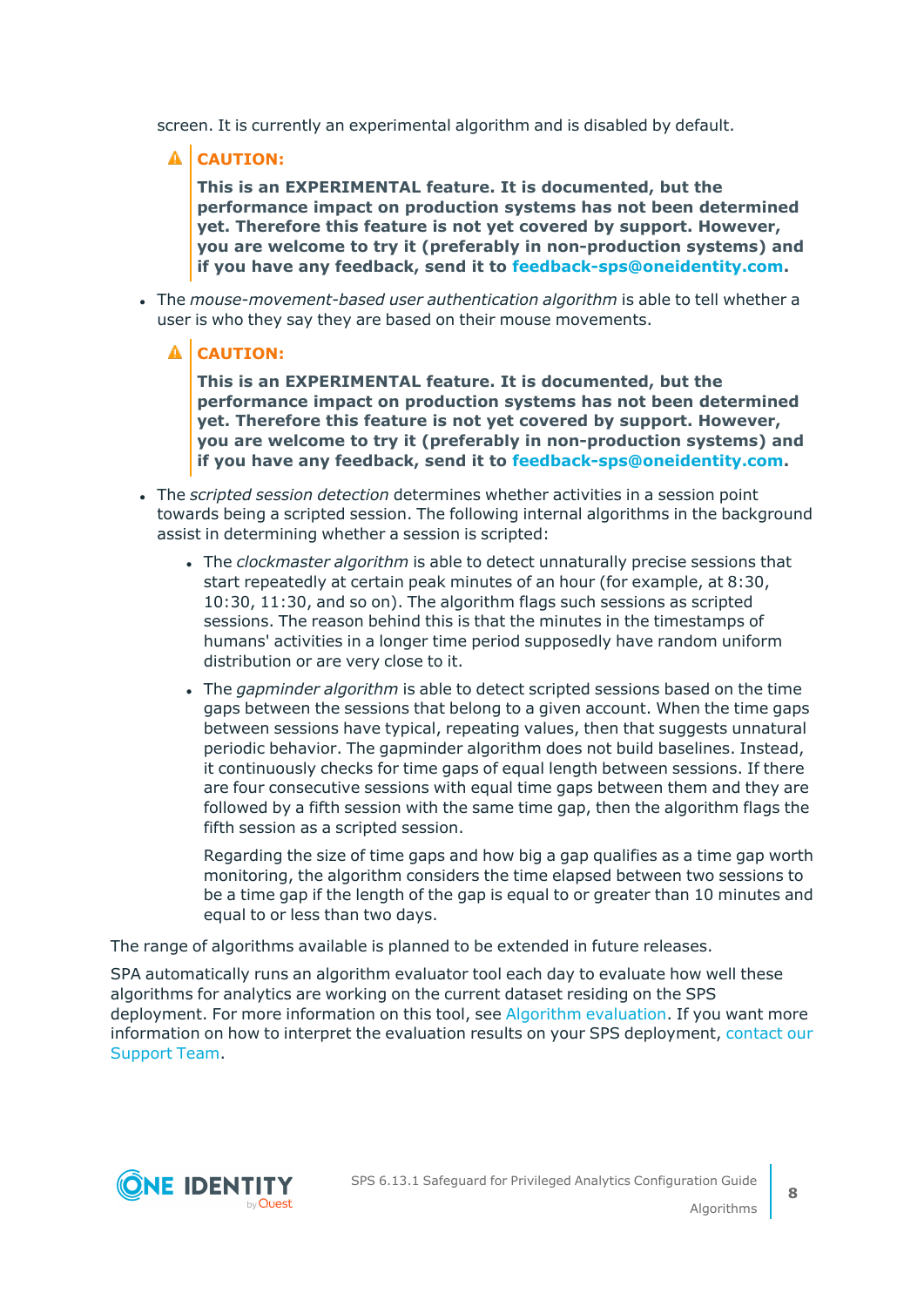# **Algorithm evaluation**

<span id="page-8-0"></span>The algorithm evaluator tool is a support tool used to evaluate how well the machine learning algorithms for SPS analytics are working on the current dataset residing in the SPS deployment. The tool is run every day automatically by analytics-daily.service, but you can also run it manually by issuing the following commands on the console, when instructed to do so by One Identity Support:

- 1. make-cross-scores: This command performs a scoring calculation that serves as a basis for the algorithm evaluation procedure.
- 2. evaluate-cross-scores: This command evaluates the metrics of the scoring performed with the make-cross-scores command, and generates the report of the evaluation, available at the following location:

/opt/pam-pipeline/var/algoeval-report/

The report directory contains the evaluation results in a report.txt file, and in several plot image files in a \*.png format. Send these report files to One Identity Support when instructed.

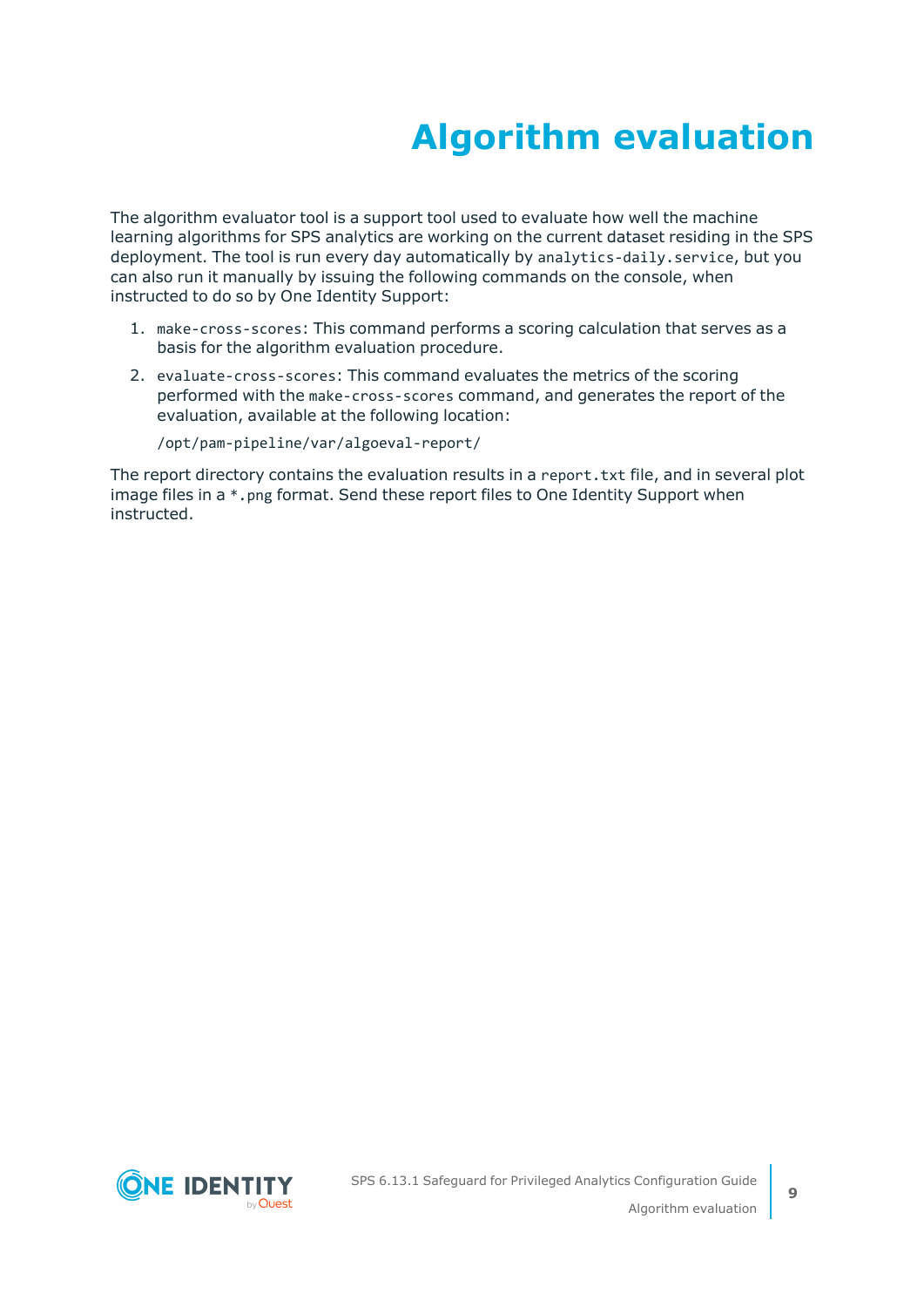# <span id="page-9-0"></span>**Enable One Identity Safeguard for Privileged Analytics**

### **Prerequisites:**

A license that has One Identity Safeguard for Privileged Analytics (SPA) enabled. The following describes how to enable SPA.

### *To enable SPA*

1. Go to **Basic Settings > Local Services > Privileged Account Analytics**.

**Figure 1: Basic Settings > Local Services > Privileged Account Analytics**

|         | <b>Privileged Account Analytics</b>                          |  |
|---------|--------------------------------------------------------------|--|
|         | Enabling this feature is not recommended under 12 GB of RAM. |  |
| Enable: |                                                              |  |

2. Select the **Enable** checkbox.





**4**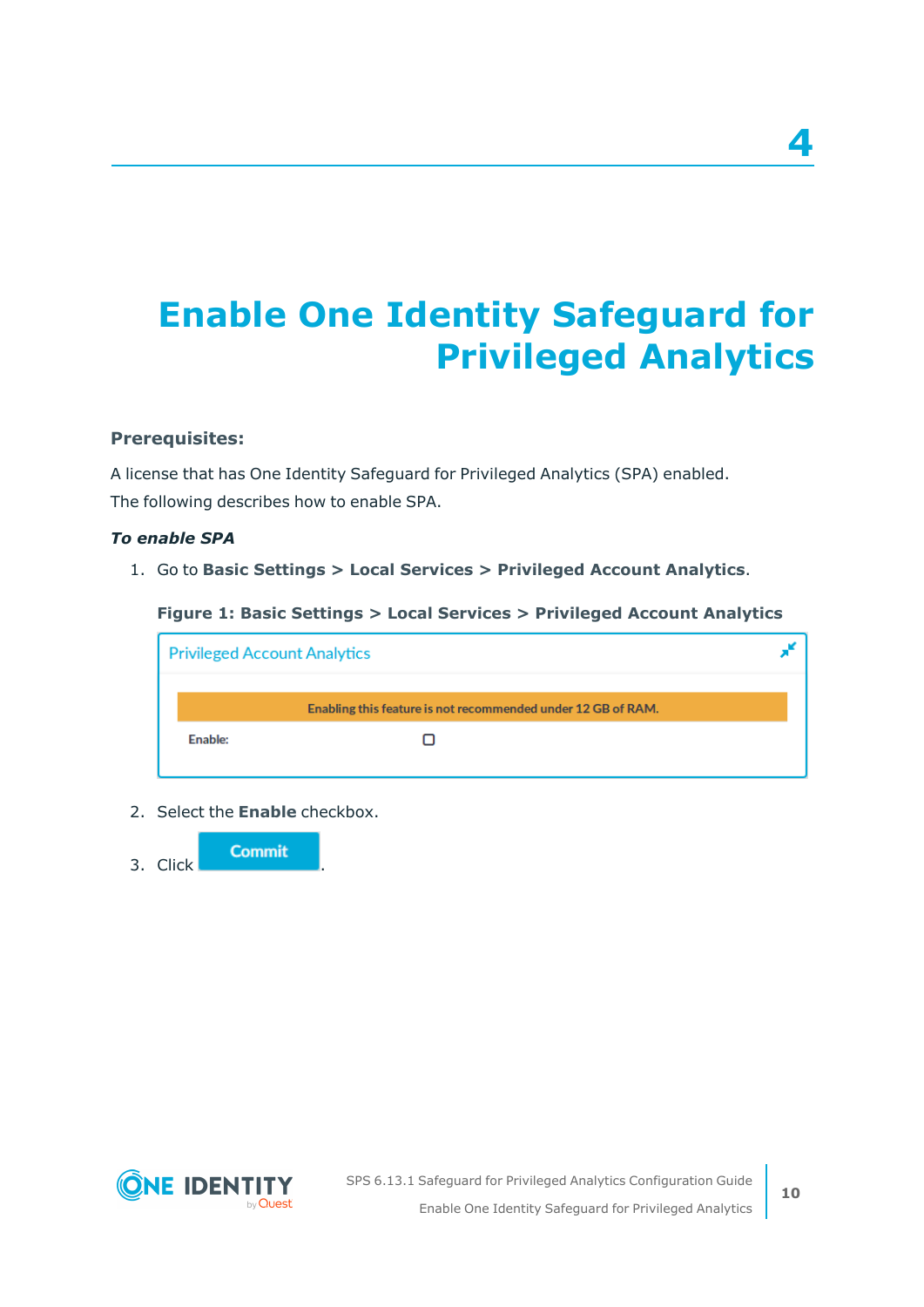# **Configure analytics**

**5**

<span id="page-10-0"></span>Select the analytics (also called algorithms) that you wish to use to analyze session data and enable them in SPS.

Session data is scored by any combination of algorithms that you enable. The scores given by algorithms are aggregated to create a single score.

During the aggregation process, the lowest and highest scores are removed. This is required in order to lower the number of false positives and false negatives. A typical attack is indicated by signs of unusual user behavior, unusual from multiple points of view. However, some things are usually perfectly normal about even the strangest sessions. This is why removing scores at the two extremes helps minimize the number of false positives and false negatives.

The following describes how to configure algorithms in SPS.

### *To configure algorithms in SPS*

- 1. In SPS, go to **Policies > Analytics Policies**.
- 2. Enter a name for your analytics policy.
- 3. For each algorithm, select one of the following values:
	- **.** Disable: Select this value if you do not want to use a particular algorithm.
	- **.** Use: Select this value if you want to use a particular algorithm.
	- <sup>l</sup> **Trust**: Select this value if you want to use a particular algorithm, and wish to include in the final aggregated score all the scores given by this algorithm.

Remember that during score aggregation, the lowest and highest scores are removed. You can choose to override this principle by selecting **Trust** for those algorithms that you wish to have a bigger weight in the final, aggregated, single score.

4. The **Scripted session detection** option is enabled by default. Decide whether or not you want to enable the detection of scripted sessions.

Scripted session detection is currently done by the clockmaster and gapminder algorithms.

**Commit** 5. Click .

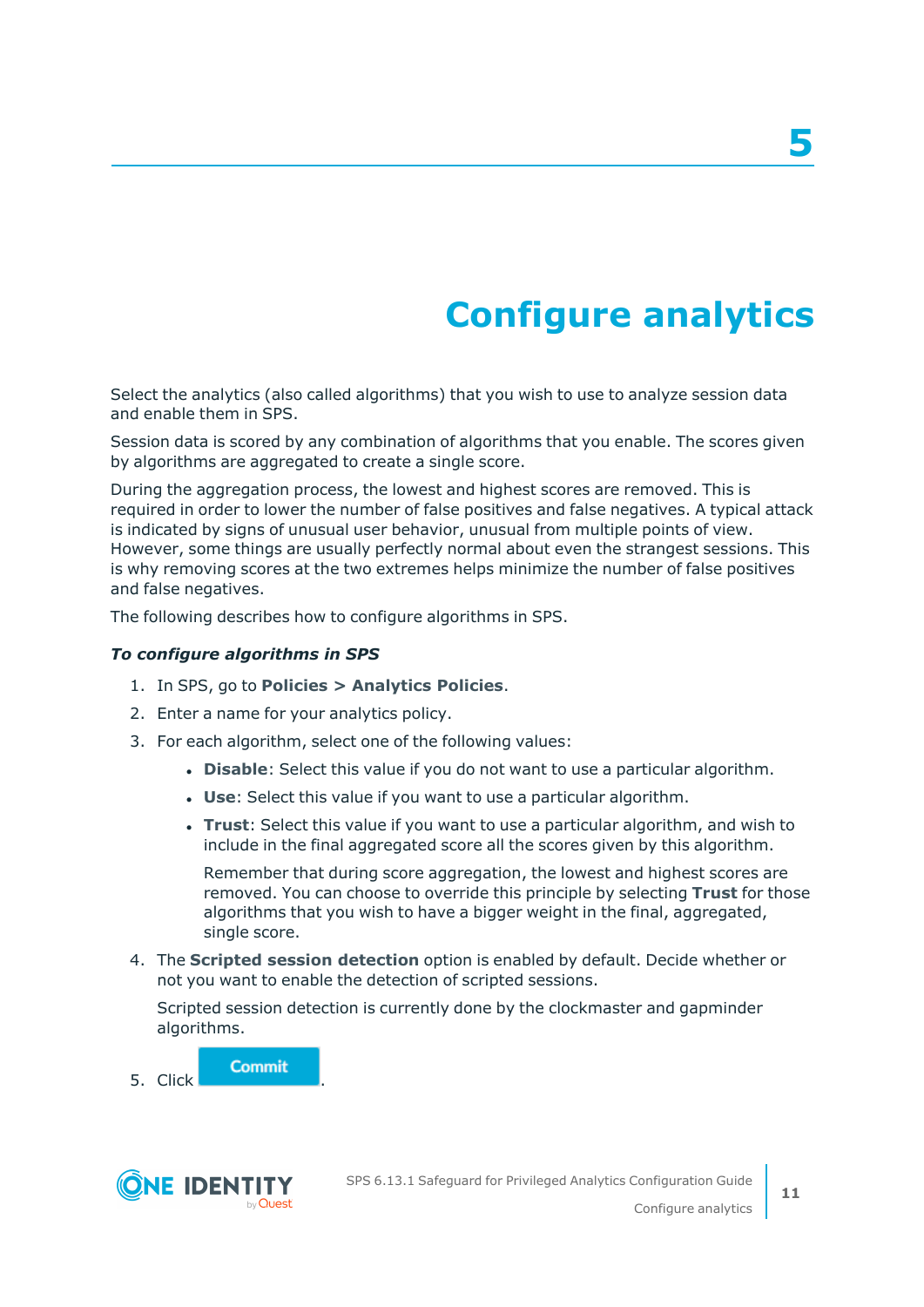| my_analytics_policy                              |              |              |  |
|--------------------------------------------------|--------------|--------------|--|
| Keystroke analytics:                             | Trust        | v            |  |
| <b>Command analytics:</b>                        | <b>Trust</b> | v            |  |
| Login time analytics:                            | Use          | v            |  |
| <b>Host login analytics:</b>                     | Use          | v            |  |
| <b>FIS analytics:</b>                            | Use          | v            |  |
| <b>Window title analytics</b><br>(EXPERIMENTAL): | Use          | $\mathbf{v}$ |  |

### **Figure 2: Policies > Analytics Policies — Recording an analytics policy**

6. Go to **<Protocol name> Control > Connections**, and in the **Analytics policy** field, select the policy that you want to use for your connections.

**Figure 3: <Protocol name> Control > Connections > Analytics policy — Adding an analytics policy to a connection policy**

| <b>Channel policy:</b>         | terminal-only        |
|--------------------------------|----------------------|
| <b>Audit policy:</b>           | default              |
| <b>LDAP</b> server:            |                      |
| <b>Usermapping policy:</b>     |                      |
| <b>Backup policy:</b>          |                      |
| <b>Archive/Cleanup policy:</b> |                      |
| <b>Analytics policy:</b>       | my_analytics_polic - |
| <b>Credential Store:</b>       |                      |
| AA plugin:                     |                      |
|                                |                      |

7. Click .

**Commit** 

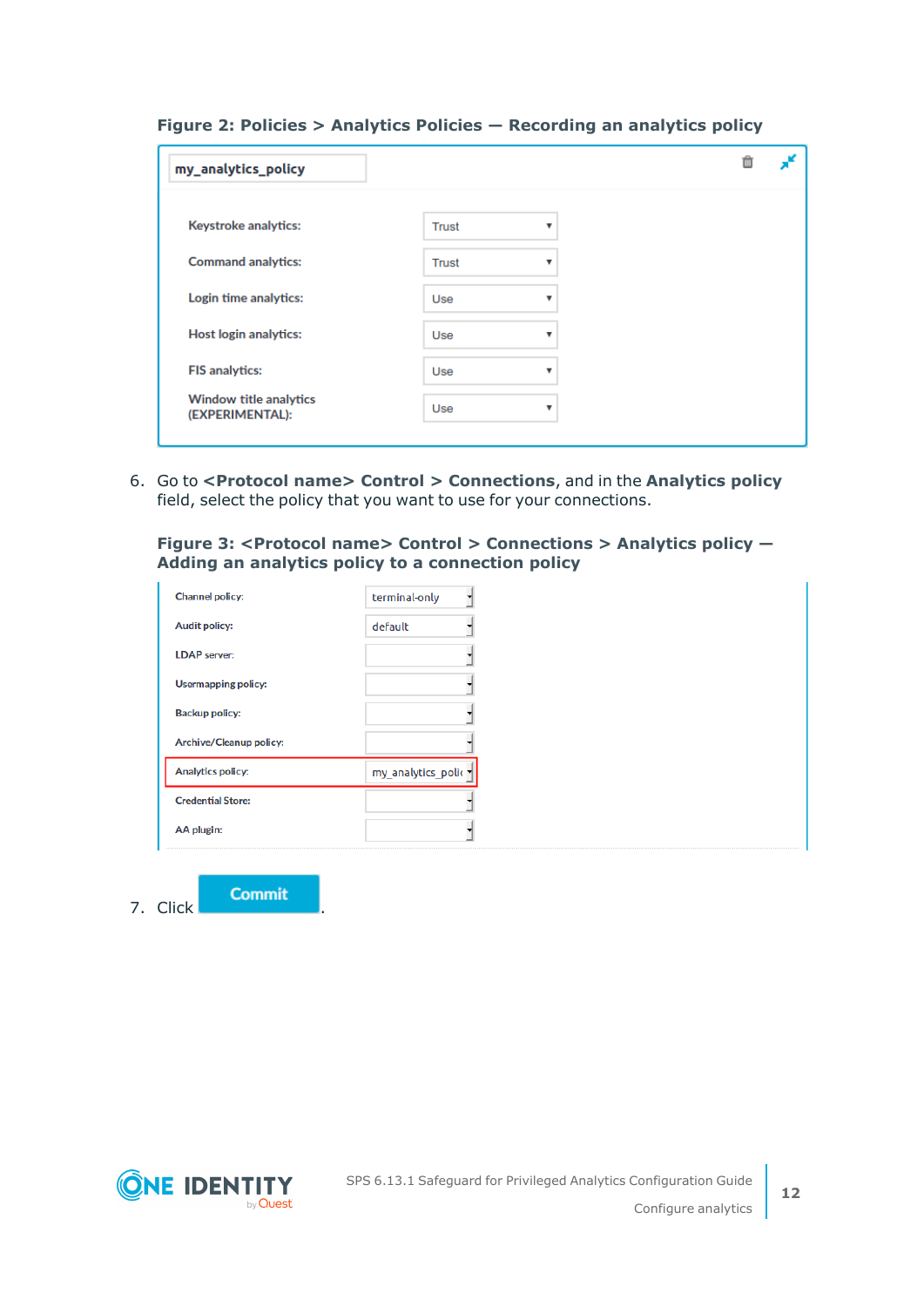## <span id="page-12-0"></span>**Analyze data using One Identity Safeguard for Privileged Analytics**

### **Prerequisites**

Make sure that you have session data from network traffic that:

<sup>l</sup> contains real, unique usernames linked to users other than root/administrator or a shared account

To check this, navigate to **Search**, and check whether the **Username** column contains data. This is important, because session data will be linked to users.

If you do not have unique usernames in your session data, review your authentication settings and consult with the One Identity Professional Services team to learn about your options to tie accounts to users.

• has commands extracted (using lightweight or full indexing, or in real-time through content policies)

For instructions on how to configure indexing and include commands in the scope of indexing, see "Indexing audit trails" in the [Administration](https://support.oneidentity.com/technical-documents/safeguard-for-privileged-sessions/6.13.1/administration-guide/) Guide.

For details on how to configure real-time command extraction using a content policy, see "Creating a new content policy" in the [Administration](https://support.oneidentity.com/technical-documents/safeguard-for-privileged-sessions/6.13.1/administration-guide/general-connection-settings/real-time-content-monitoring-with-content-policies/creating-a-new-content-policy/) Guide.

• has keystrokes extracted (using lightweight or full indexing, or in real-time through content policies)

The minimum required amount of data for reliable insight is 5 sessions with approximately 200 keystrokes each.

For instructions on how to configure indexing and include typing biometrics in the scope of indexing, see "Indexing audit trails" in the [Administration](https://support.oneidentity.com/technical-documents/safeguard-for-privileged-sessions/6.13.1/administration-guide/) Guide.

For details on how to configure real-time extraction of keystroke-related data using a content policy, see "Creating a new content policy" in the [Administration](https://support.oneidentity.com/technical-documents/safeguard-for-privileged-sessions/6.13.1/administration-guide/general-connection-settings/real-time-content-monitoring-with-content-policies/creating-a-new-content-policy/) Guide.

• has pointing device (mouse) biometrics extracted (using lightweight or full indexing, or in real-time through content policies)

For instructions on how to configure indexing and include pointing device biometrics in the scope of indexing, see "Indexing audit trails" in the [Administration](https://support.oneidentity.com/technical-documents/safeguard-for-privileged-sessions/6.13.1/administration-guide/) Guide.



**6**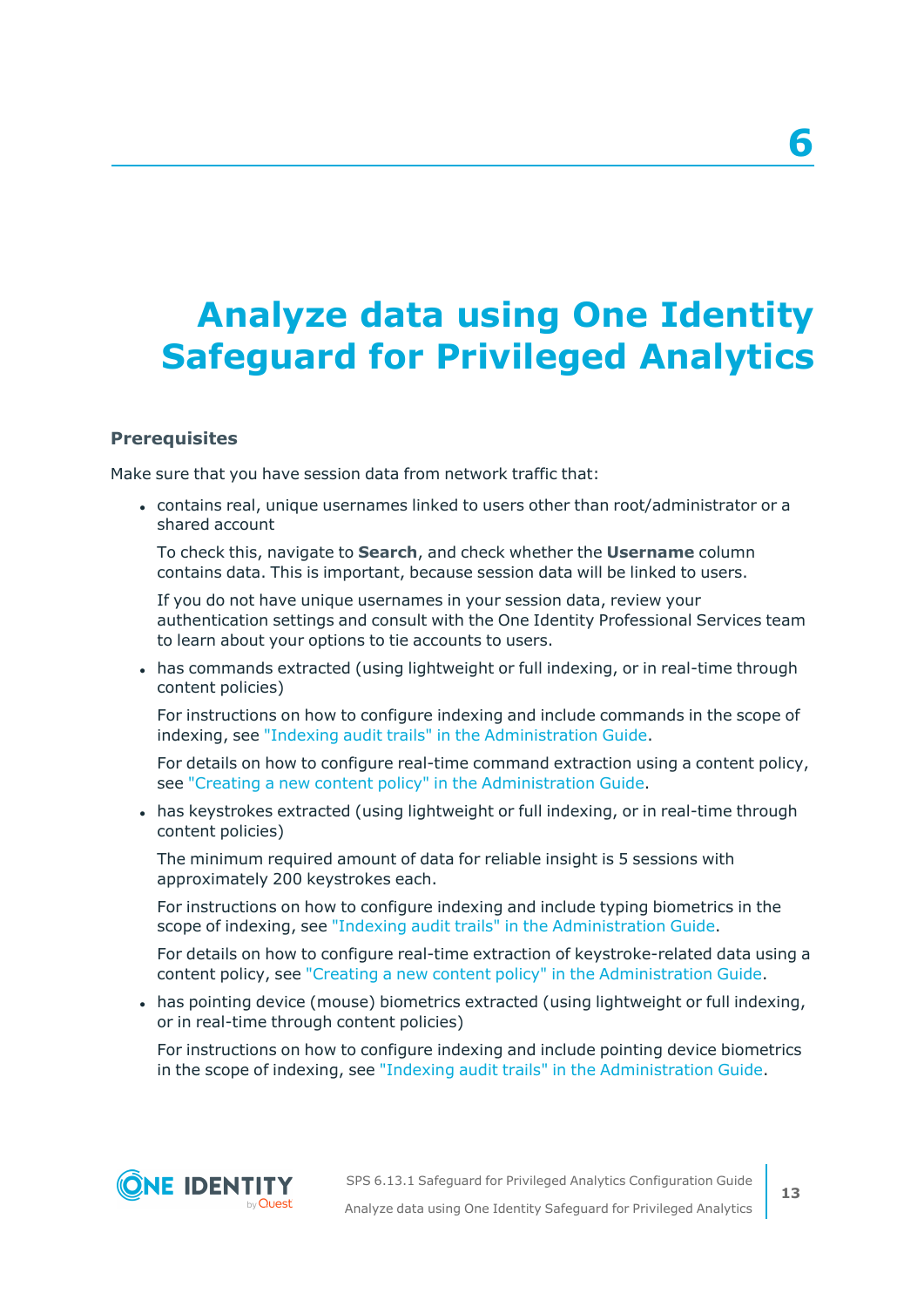For details on how to configure real-time extraction of pointing device-related data using a content policy, see ["Creating](https://support.oneidentity.com/technical-documents/safeguard-for-privileged-sessions/6.13.1/administration-guide/general-connection-settings/real-time-content-monitoring-with-content-policies/creating-a-new-content-policy/) a new content policy" in the [Administration](https://support.oneidentity.com/technical-documents/safeguard-for-privileged-sessions/6.13.1/administration-guide/general-connection-settings/real-time-content-monitoring-with-content-policies/creating-a-new-content-policy/) Guide.

• has window titles extracted (using lightweight or full indexing, or in real-time through content policies)

For instructions on how to configure indexing and include window titles in the scope of indexing, see "Indexing audit trails" in the [Administration](https://support.oneidentity.com/technical-documents/safeguard-for-privileged-sessions/6.13.1/administration-guide/) Guide.

For details on how to configure real-time window title extraction using a content policy, see "Creating a new content policy" in the [Administration](https://support.oneidentity.com/technical-documents/safeguard-for-privileged-sessions/6.13.1/administration-guide/general-connection-settings/real-time-content-monitoring-with-content-policies/creating-a-new-content-policy/) Guide.

The following describes how to start using SPA.

#### *To start using SPA*

### 1. **Build the first baseline.**

You can do this in either of the following ways:

- . Wait for the daily periodic building to kick in (run by cron).
- Log in through SSH into the core-shell, and then issue /opt/pampipeline/bin/build-baselines.

For the first run, running it with -ld (log to console and debug) is a good idea, it will not affect performance.

It might take a while for baseline building to complete if there is a lot of data, so it makes sense to run it in screen from a fixed node.

Baseline building is a periodical asynchronous process, meaning that incoming sessions do not immediately change the baseline.

#### 2. **Check whether the baselines have been built.**

a. Connect to PostgreSQL, the database that permanently stores the outcome of any analyses performed by SPA for later display on the Search interface:

psql -U paa paa

- b. Issue SQL queries to get a list of users for whom a baseline has been built:
	- For the keystroke algorithm, use:

select distinct user id from keystroke;

• For the mouse algorithm, use:

select distinct user\_id from mouse;

• For the command algorithm, use:

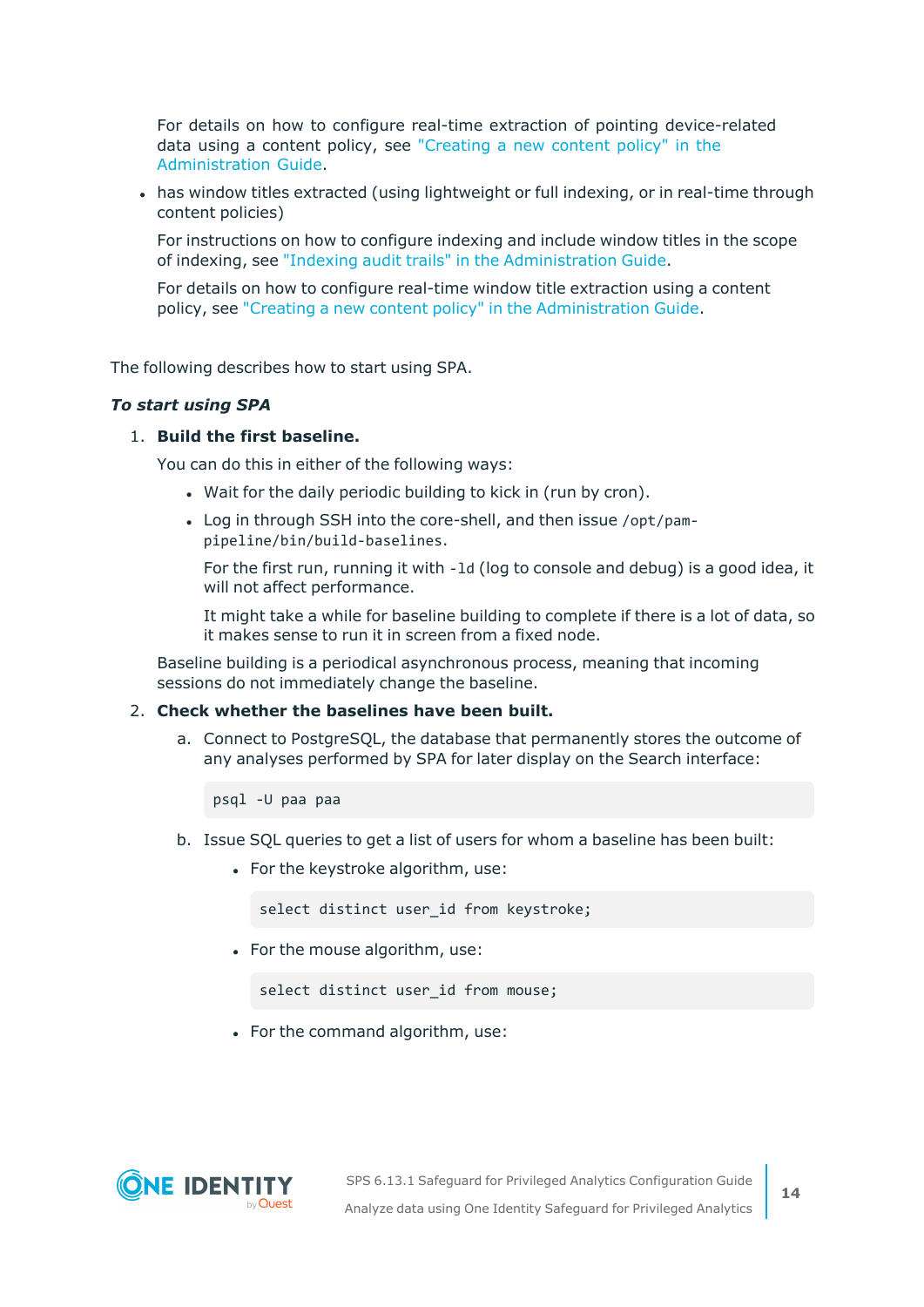select distinct user id from command:

• For the login time algorithm, use:

select distinct user id from logintime;

• For the host login algorithm, use:

select distinct user id from hostlogin;

 $\bullet$  For the fis algorithm, use:

select distinct user id from fis;

• For the window title algorithm, use:

select distinct user id from windowtitle;

• For the clockmaster algorithm, use:

select distinct user id from clockmaster;

To generate scores after a successful baseline build, restart the pipeline by entering the following command: systemctl restart pam-pipeline.

#### 3. **Start getting scores.**

Scoring happens in real-time, meaning that as soon as new data (even data from an ongoing session) is available, SPA immediately scores it.

TIP: When data is not immediately available to you and you are unable to wait until sufficient amount of data comes in from production traffic, you can resort to manually reindexing historical sessions. For details, see "Reindex [historical](https://support.oneidentity.com/technical-documents/safeguard-for-privileged-sessions/6.13.1/safeguard-for-privileged-analytics-configuration-guide/) sessions" in the Safeguard for Privileged Analytics [Configuration](https://support.oneidentity.com/technical-documents/safeguard-for-privileged-sessions/6.13.1/safeguard-for-privileged-analytics-configuration-guide/) Guide.

Scores represent an aggregated amount. Session data is scored by multiple algorithms independent from each other. Scores given by individual algorithms are aggregated to create a single score.

#### 4. **Search for sessions with high scores.**

a. Go to **Search**.

Sessions are displayed sorted by date. For ongoing sessions, the Search interface is updated in real-time to always show the most up-to-date information.

b. In the **Search query** field, type analytics.score.aggregated: [80 TO 100], and click **Search**.

A score between 80 and 100 indicates unusual user behavior.

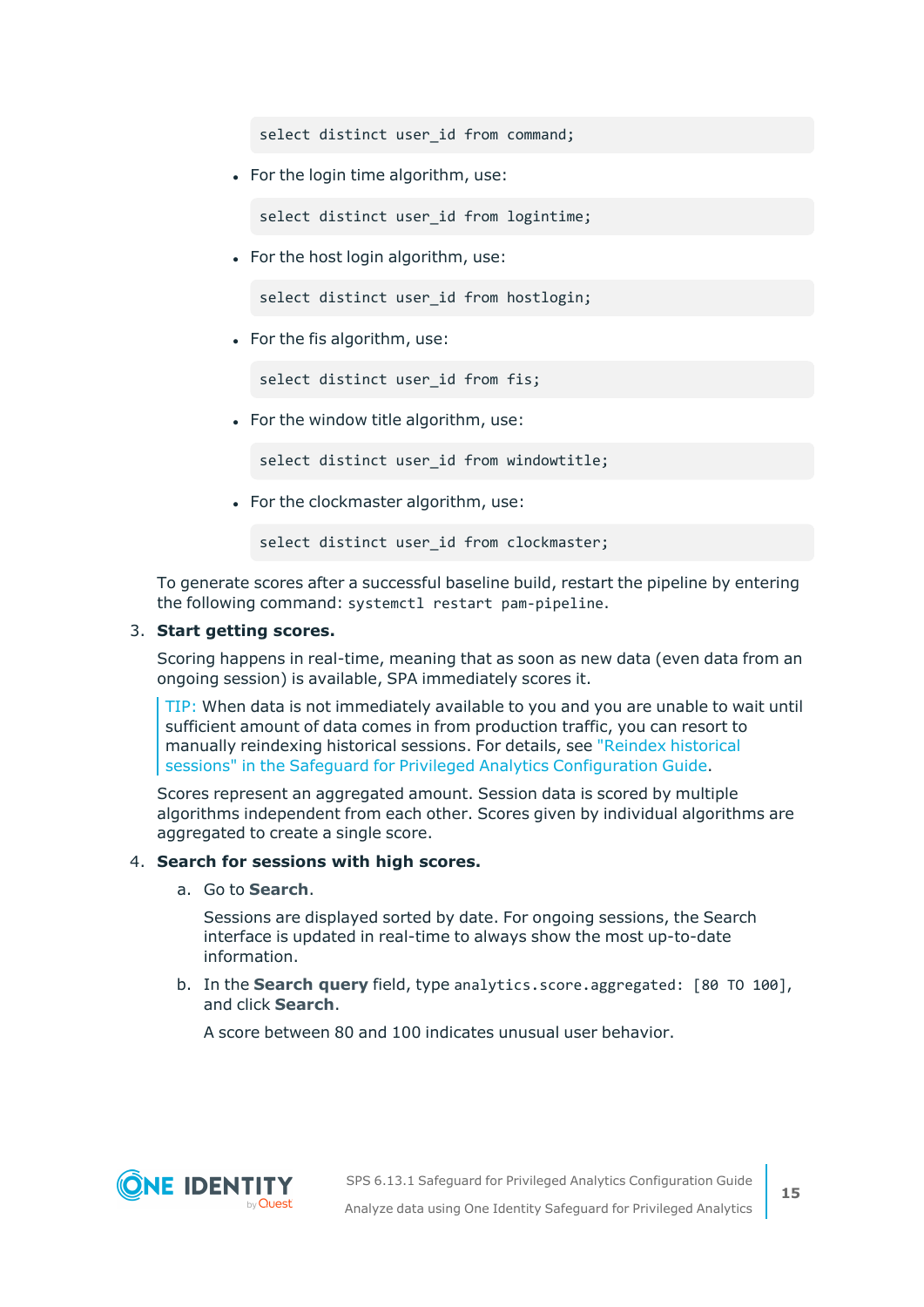### **Figure 4: Searching for sessions with unusual user behavior using a search query**

| Sessions                                | □ Create report | ⊞∨ | start date<br>Pick a date | end date<br>Pick a date | Search         |
|-----------------------------------------|-----------------|----|---------------------------|-------------------------|----------------|
| Search query                            |                 |    |                           |                         |                |
| analytics.score.aggregated: [80 TO 100] |                 |    |                           |                         | <b>Filters</b> |

Results that show sessions with high scores are displayed.

#### **Figure 5: Sessions with high scores — table view**

|                   | <b>Sessions</b>                      |                                         |               | M Create report | 面し                              | start date | Pick a date             |                 | end date   | Pick a date                             |                | Search |
|-------------------|--------------------------------------|-----------------------------------------|---------------|-----------------|---------------------------------|------------|-------------------------|-----------------|------------|-----------------------------------------|----------------|--------|
| Search query<br>Q |                                      | analytics.score.aggregated: [80 TO 100] |               |                 |                                 |            |                         |                 |            | $\times$                                | <b>Filters</b> |        |
| Sort by           | Most recent $\vert \mathbf{v} \vert$ |                                         |               |                 |                                 |            | $\clubsuit$<br>u.       | 1 session found |            | Export CSV    로 田 中                     |                |        |
|                   | score start date                     | end date                                | duration user |                 | server user                     |            | client name server name |                 |            | server port protocol interesting events | verdict        |        |
| 81                | 2019-09-05 08:33:52                  | 2019-09-05 08:47:25                     | 00:13:33      |                 | darth sidious emperor palpatine | 10.10.0.40 | 10.110.100.31           | 2275            | <b>SSH</b> | oreder66                                | <b>ACCEPT</b>  | 000    |

### **Figure 6: Sessions with high scores — card view**

| Sessions                                                                                   | □ Create report | ■∽         | start date<br>Pick a date              |                                                 | end date<br>Pick a date | Search         |
|--------------------------------------------------------------------------------------------|-----------------|------------|----------------------------------------|-------------------------------------------------|-------------------------|----------------|
| Search query<br>analytics.score.aggregated: [80 TO 100]                                    |                 |            |                                        |                                                 | $\times$                | <b>Filters</b> |
| Sort by<br>Most recent $\vert \vee$                                                        |                 |            | €<br>ь.                                | 1 session found                                 | Export CSV $\ \cdot\ $  | 囲キ             |
| darth_sidious requested emperor_palp for 10.110.100.31<br>SSH from $10.10.0.40$ > Accepted |                 | '19 Sep 05 | $($ 08:33 - 08:47<br>$\blacksquare$ 81 | <b>Unusual behaviour</b><br>Analytics score: 81 |                         | $\cdots$       |

For detailed instructions on how to search effectively and replay audit trails that contain interesting events, see "Using the Search [interface"](https://support.oneidentity.com/technical-documents/safeguard-for-privileged-sessions/6.13.1/administration-guide/) in the [Administration](https://support.oneidentity.com/technical-documents/safeguard-for-privileged-sessions/6.13.1/administration-guide/) Guide.

### 5. **Alternatively, search for scripted sessions.**

In the **Search query** field, type analytics.scripted:true, and click **Search**.

### 6. **View the details of a session.**

To view details of a session, click ...

### 7. **View session analytics.**

Click the **Analytics** tab.

The top of the page displays a summary of key insights about the session, such as:

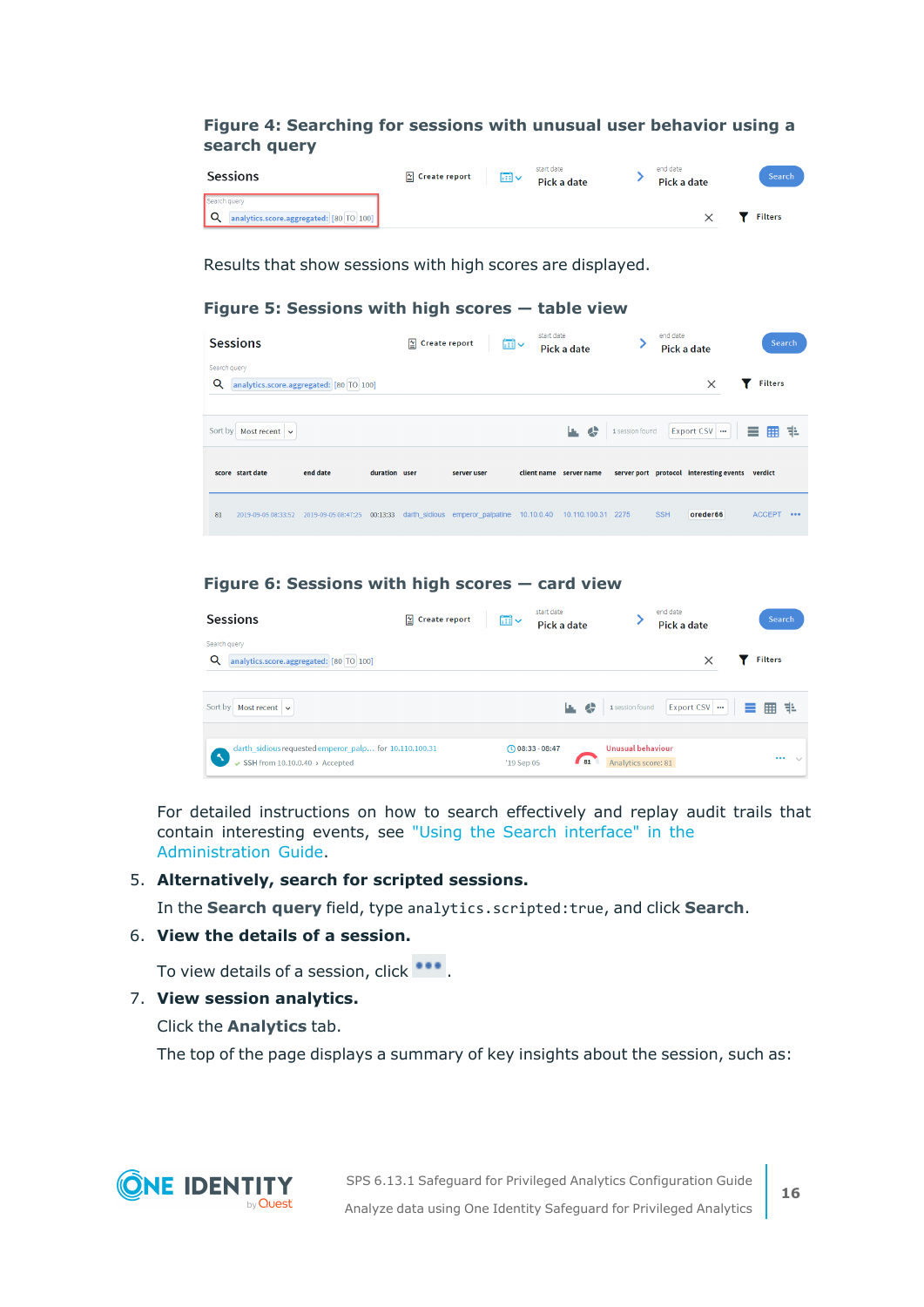- The aggregated score (indicated by a gauge). The following color codes are used:
	- Scores between 80-100 indicate unusual behavior, their color code is red.
	- Scores between 70-79 indicate behavior that might require further analysis and attention, their color code is amber.
	- Scores between 0-69 indicate normal behavior, their color code is gray.
- A one-sentence summary of each algorithm's verdict about the session and user behavior.

The **Anomalies found** and **Normal behavior** sections of the page display detailed analyses provided by each of the configured algorithms. This includes short information on how a particular algorithm works and how to read the visualized insight, as well as scores given by the individual algorithms.

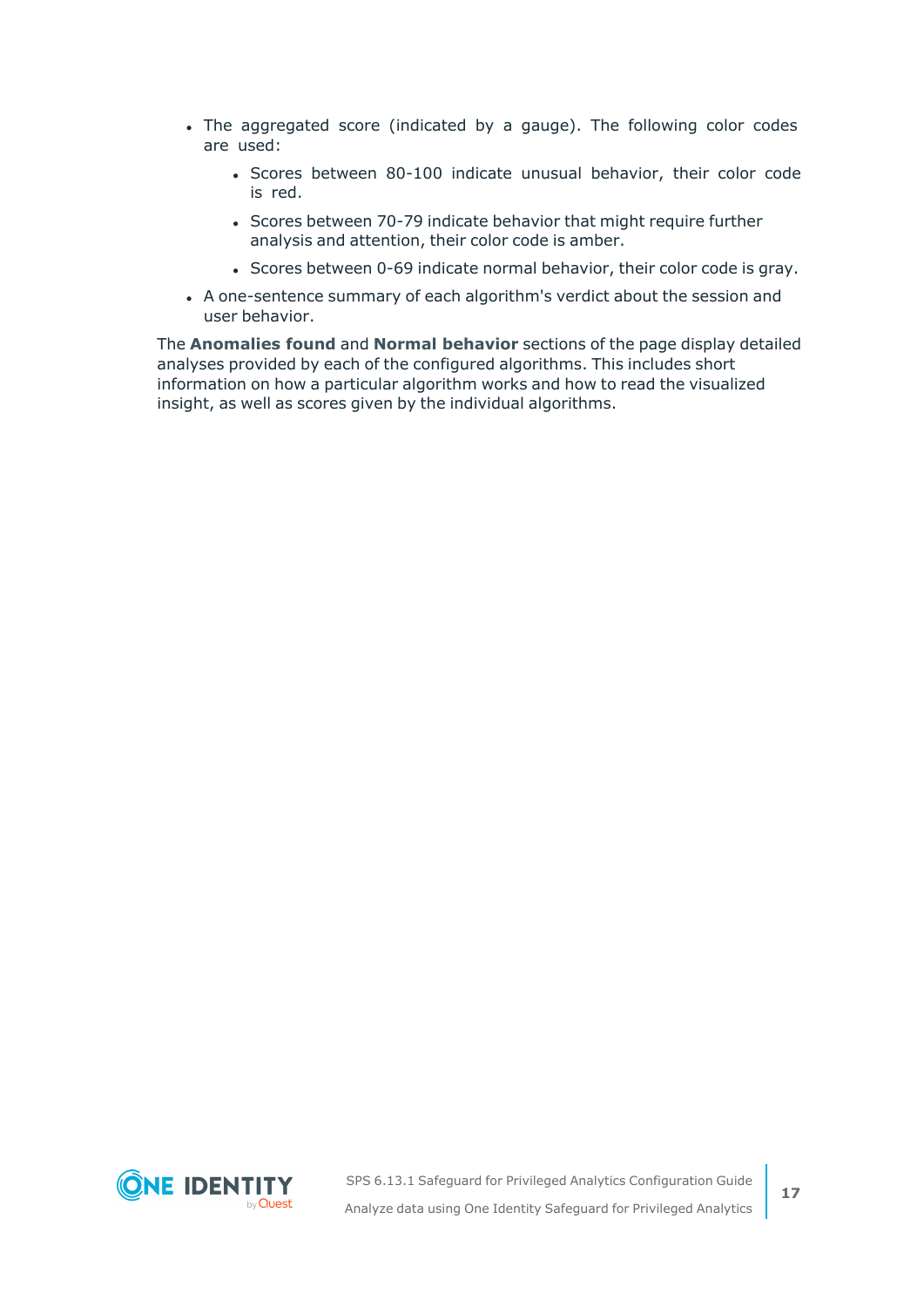| session info<br>gyp@10.170.29.230 indexed |                |                                              |        | Unlock events | Play video                  | Delete video                                      | Automatic<br>refresh on | Download audi<br>trail |
|-------------------------------------------|----------------|----------------------------------------------|--------|---------------|-----------------------------|---------------------------------------------------|-------------------------|------------------------|
| Overview                                  | <b>Details</b> | Events                                       | Alerts |               | Contents                    |                                                   | Analytics               |                        |
| <b>In</b> Analytics summary               |                |                                              |        |               |                             |                                                   |                         |                        |
|                                           |                | Login time is unusual for gyp                |        |               |                             | gyp executed unusual commands                     |                         |                        |
| unusual<br>normal                         |                | Keyboard typing patterns are unusual for gyp |        |               |                             | This session fits into the common patterns of gyp |                         |                        |
| Anomalies found                           |                |                                              |        |               |                             |                                                   |                         |                        |
| $\sqrt{2}$ Commands                       |                |                                              |        |               |                             |                                                   |                         | 71                     |
| unusual commands in session               |                |                                              |        |               |                             | PAA compiles a commands profile for               |                         |                        |
| $vi$ 1<br>$\vert$ 3<br>ip                 |                |                                              |        |               |                             | the user based on the commands that               |                         |                        |
| usual commands in session                 |                |                                              |        |               | they executed.              |                                                   |                         |                        |
| no usual commands found                   |                |                                              |        |               |                             | Commands shown in green are the                   |                         |                        |
|                                           |                |                                              |        |               |                             | commands executed in this session that            |                         |                        |
|                                           |                |                                              |        |               |                             | are considered usual. Commands                    |                         |                        |
|                                           |                |                                              |        |               |                             | shown in red indicate commands that               |                         |                        |
|                                           |                |                                              |        |               |                             | were rarely or never executed before              |                         |                        |
|                                           |                |                                              |        |               | and are considered unusual. |                                                   |                         |                        |
|                                           |                |                                              |        |               |                             | Numbers indicate the number of times              |                         |                        |
|                                           |                |                                              |        |               |                             | a specific command was executed.                  |                         |                        |
| <b>Expedience</b> Keystrokes              |                |                                              |        |               |                             |                                                   |                         | 99                     |
| Unusual typing patterns detected.         |                |                                              |        |               |                             | PAA compiles a biometric profile for              |                         |                        |
|                                           |                |                                              |        |               |                             | each user based on the way they type.             |                         |                        |
|                                           |                |                                              |        |               |                             | The typing patterns in this session are           |                         |                        |
|                                           |                |                                              |        | of gyp.       |                             | unusual compared to the typing profile            |                         |                        |

### **Figure 7: Search — Viewing details on the Analytics tab: Anomalies found**

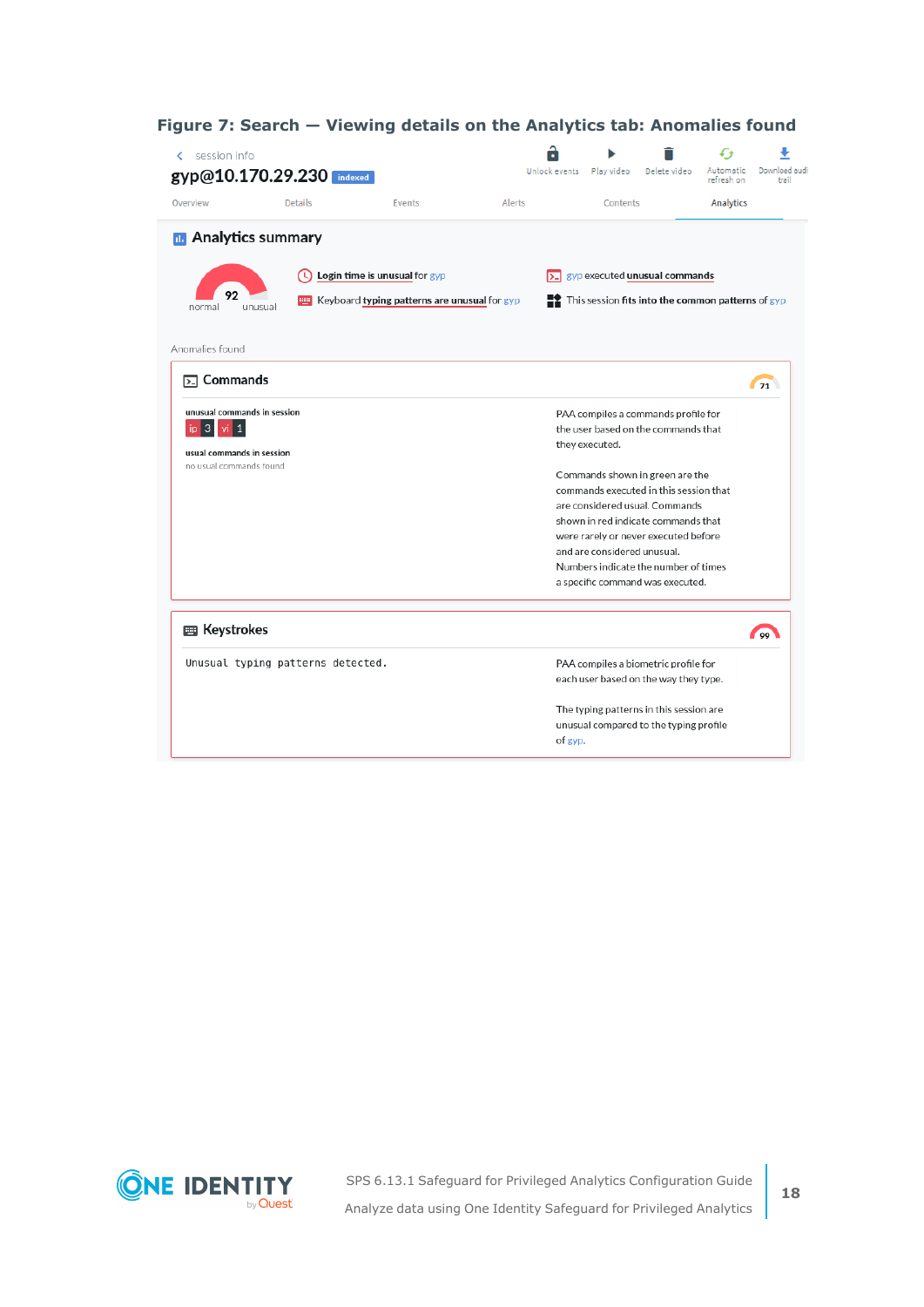

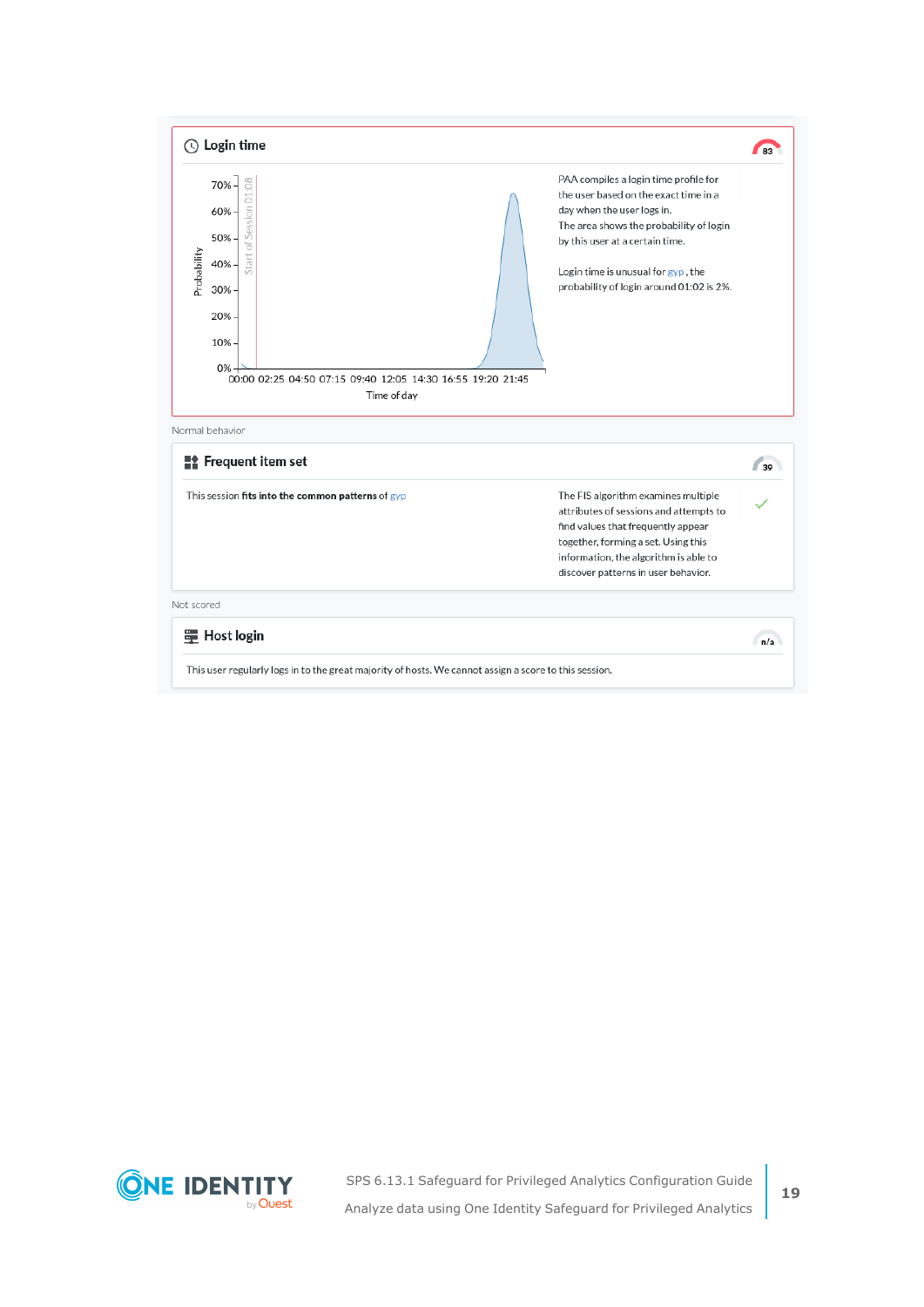| session info                                                                                                                                                                                                                                                                                                                 |                                                                                                                                                                                                                                                                        |                |
|------------------------------------------------------------------------------------------------------------------------------------------------------------------------------------------------------------------------------------------------------------------------------------------------------------------------------|------------------------------------------------------------------------------------------------------------------------------------------------------------------------------------------------------------------------------------------------------------------------|----------------|
| Administrator@10.170.255.203                                                                                                                                                                                                                                                                                                 | start<br>refresh<br>generation<br>enabled                                                                                                                                                                                                                              | download trail |
| analytics<br>overview details events contents                                                                                                                                                                                                                                                                                |                                                                                                                                                                                                                                                                        |                |
| <b>III</b> Analytics summary                                                                                                                                                                                                                                                                                                 |                                                                                                                                                                                                                                                                        |                |
| Login to 10.170.255.203 is normal for Administrator<br>12<br><b>Fig. Usual window titles in this session for Administrator</b><br>unusual<br>normal                                                                                                                                                                          |                                                                                                                                                                                                                                                                        |                |
| Normal behavior<br><b>A</b> Window Title                                                                                                                                                                                                                                                                                     |                                                                                                                                                                                                                                                                        | 16             |
| Normal window titles in this session<br>windows internet explorer 3%<br>internet explorer enhanced security configuration not enabled windows internet explorer<br>3%<br>network <1% control panel <1% prompt <1%                                                                                                            | PAA compiles a window title<br>profile for the user based on<br>the window titles it sees on the<br>screen.                                                                                                                                                            |                |
| Frequent window titles not seen in this session<br>savinelli windows internet explorer 3%<br>antik rgi 3%<br>forbidden windows internet explorer 3%<br>bing windows internet explorer 3%<br>gallwitz-pipa.hu windows internet explorer 3%<br>tollak windows internet explorer<br>3%<br>honlapja windows internet explorer 3% | Window titles shown in green<br>are the window titles seen in<br>this session that are<br>considered usual.<br>Window titles shown in red<br>indicate titles that were rarely<br>or never seen before and are<br>considered unusual.<br>Numbers indicate how likely it |                |

**Figure 8: Search — Viewing details on the Analytics tab: Normal behavior**

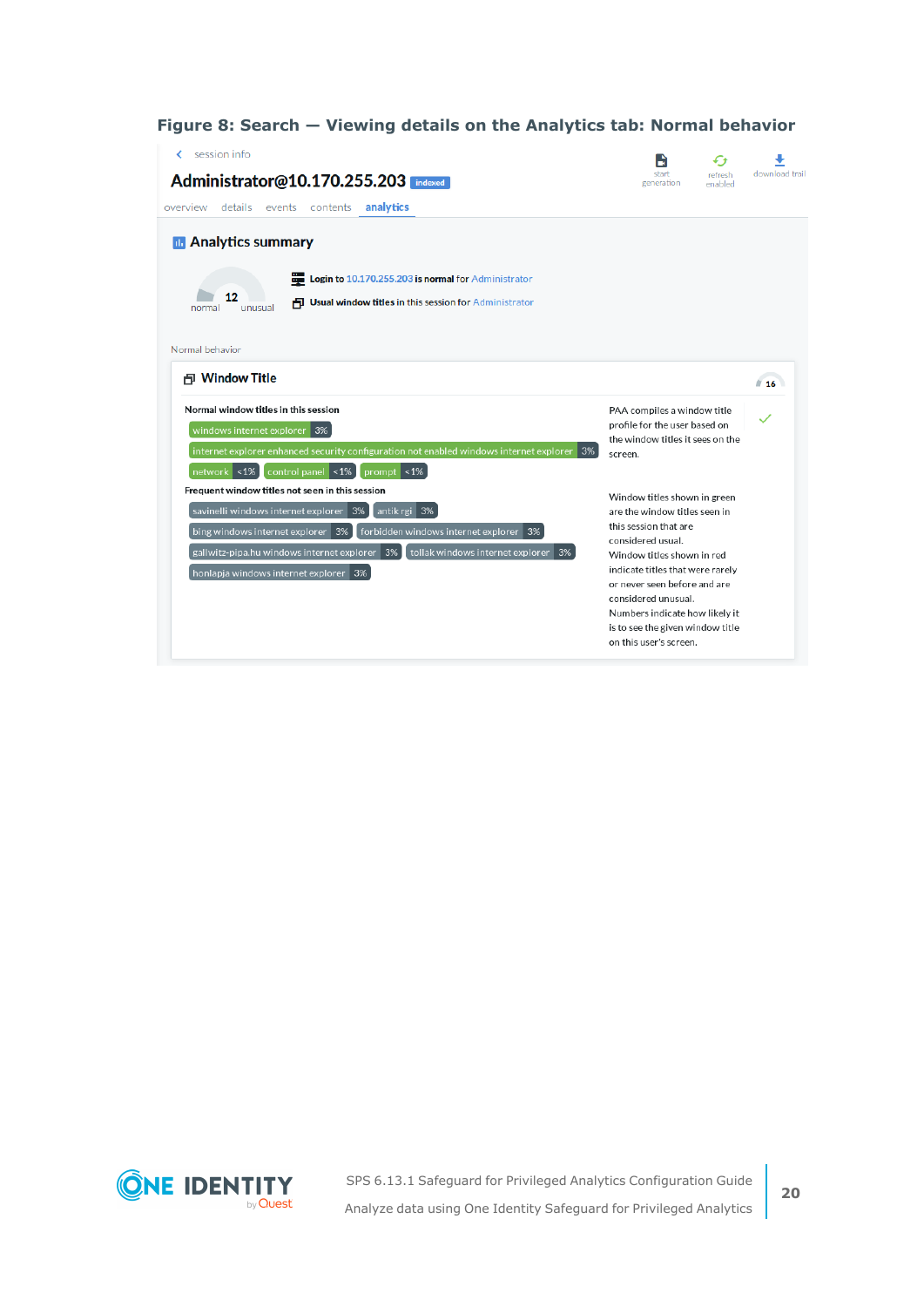| current session<br>server    | probability                                                       | The host login algorithm analyzes how<br>likely it is for a user to log in to a given    |
|------------------------------|-------------------------------------------------------------------|------------------------------------------------------------------------------------------|
| 10.170.255.203               | 100%                                                              | host.                                                                                    |
| server                       | top 10 servers most probably used by Administrator<br>probability | Peer groups are taken into consideration:<br>when users log in to hosts that are unusual |
| 10.170.255.203               | 100%                                                              | for them but frequently used by their<br>peers, such sessions are scored low.            |
| Not scored                   |                                                                   |                                                                                          |
| $\sqrt{2}$ Commands          |                                                                   | n/a                                                                                      |
|                              | baseline not found for Administrator                              |                                                                                          |
| <b>Expedience</b> Keystrokes |                                                                   | n/a                                                                                      |
|                              | baseline not found for Administrator                              |                                                                                          |
| $\circled{}$ Login time      |                                                                   | n/a                                                                                      |
|                              | baseline not found for Administrator                              |                                                                                          |
|                              | Frequent item set                                                 | n/a                                                                                      |
|                              |                                                                   |                                                                                          |

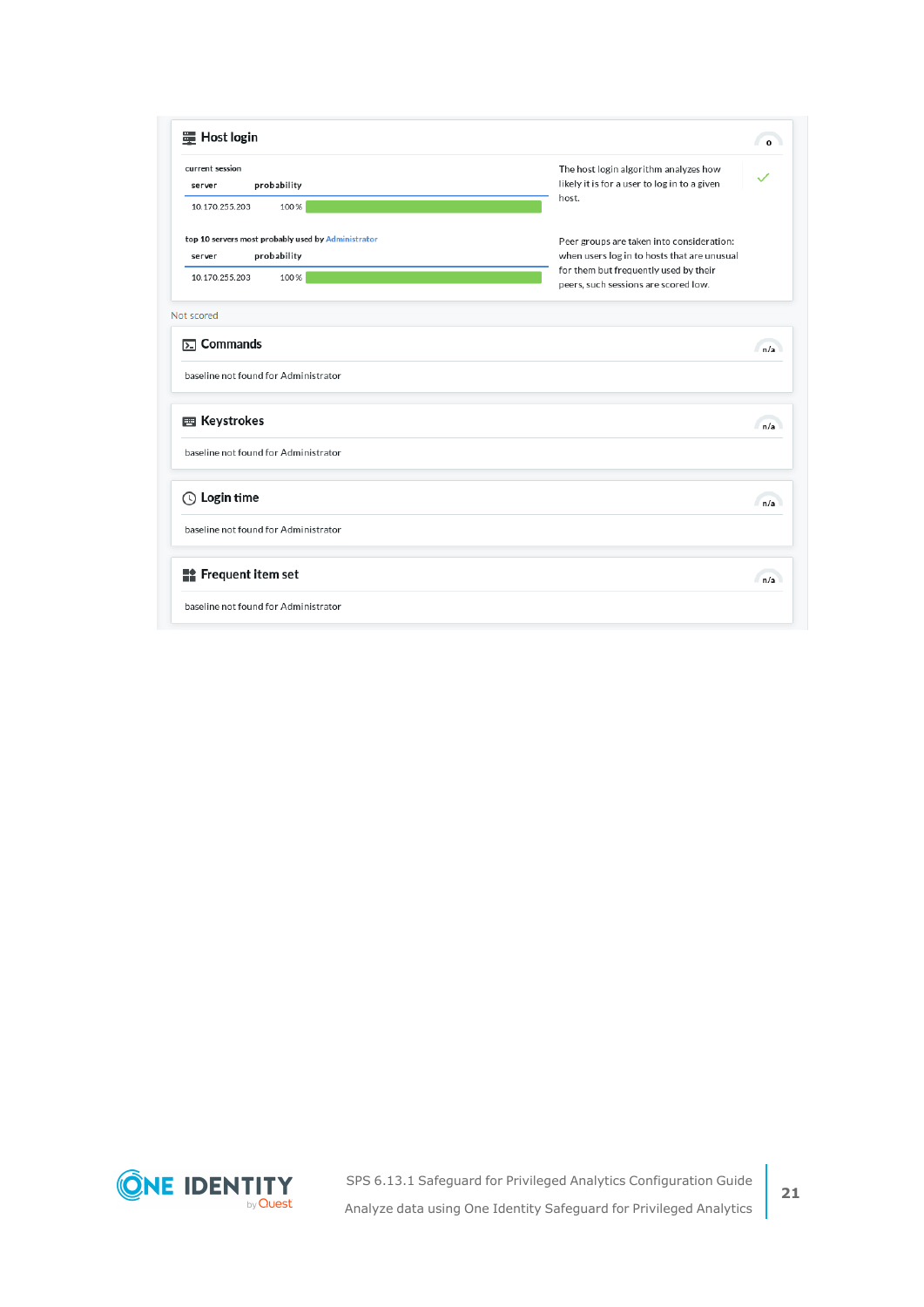## **Reindex historical sessions**

<span id="page-21-0"></span>When data is not immediately available to you and you are unable to wait until sufficient amount of data comes in from production traffic, you can resort to manual reindexing. For more information, contact our [Professional](https://support.oneidentity.com/professional-services-product-select) Services Team.

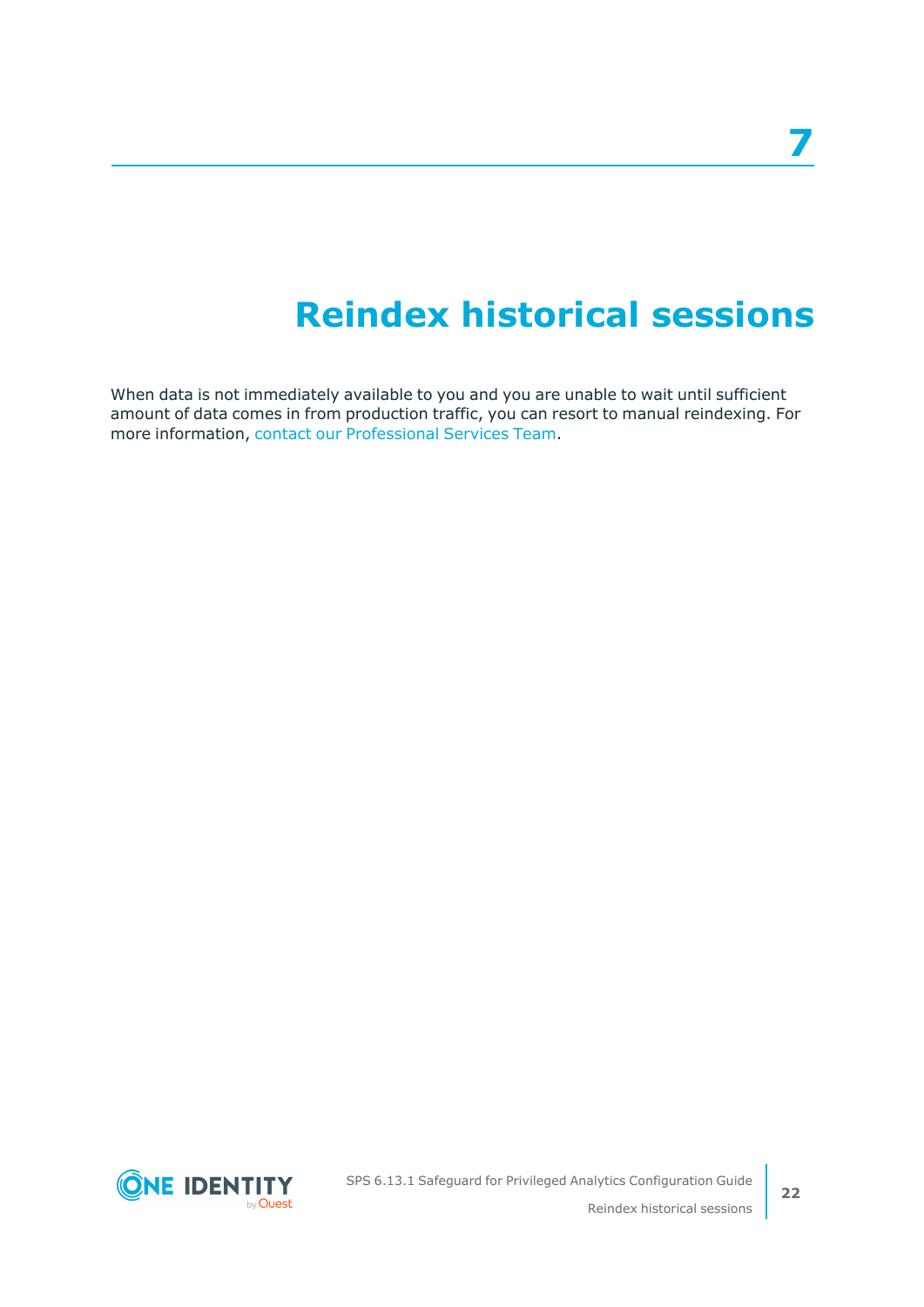<span id="page-22-0"></span>One Identity solutions eliminate the complexities and time-consuming processes often required to govern identities, manage privileged accounts and control access. Our solutions enhance business agility while addressing your IAM challenges with on-premises, cloud and hybrid environments.

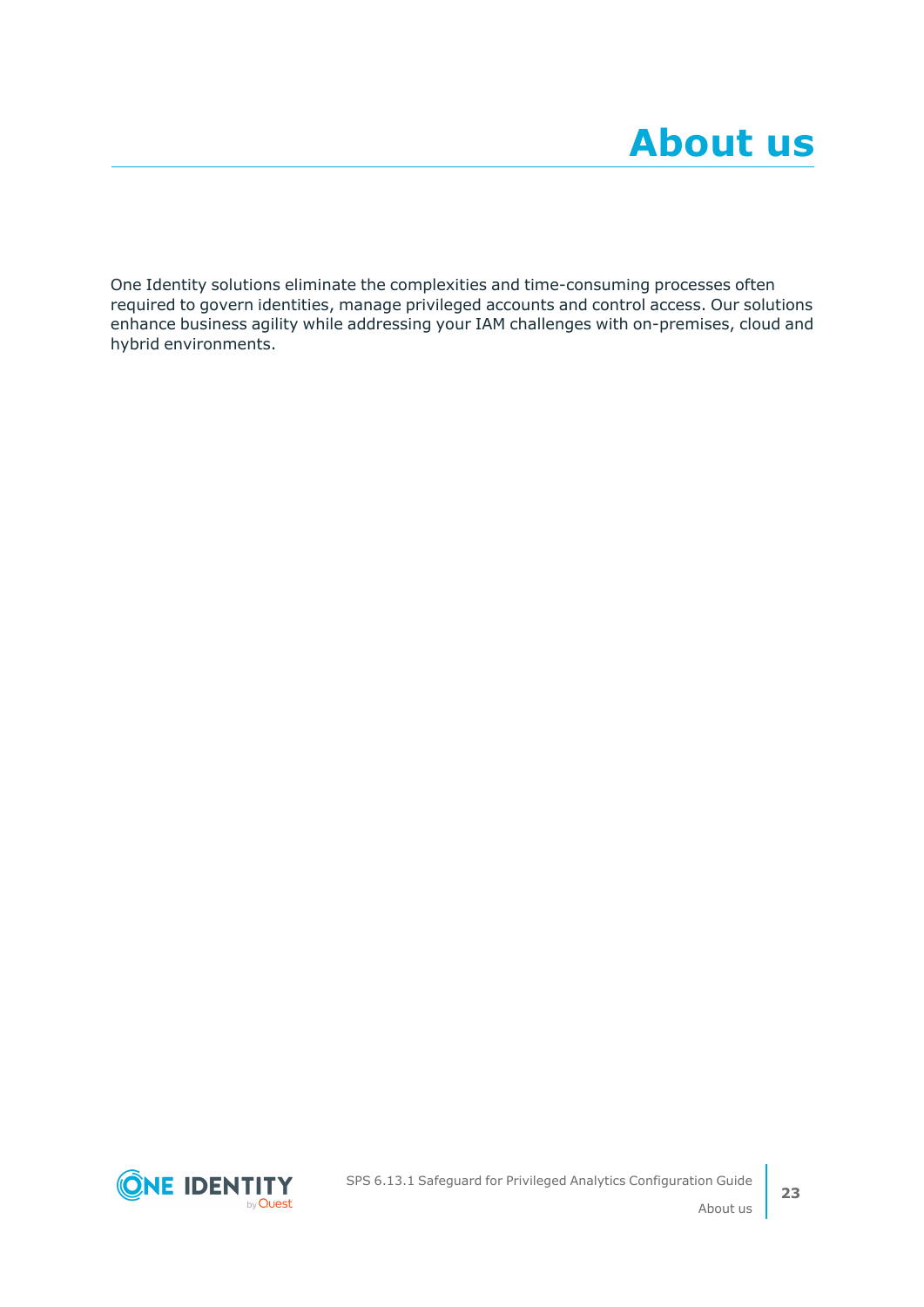## **Contacting us**

<span id="page-23-0"></span>For sales and other inquiries, such as licensing, support, and renewals, visit [https://www.oneidentity.com/company/contact-us.aspx.](https://www.oneidentity.com/company/contact-us.aspx)

**ONE IDENTITY** by **Quest**